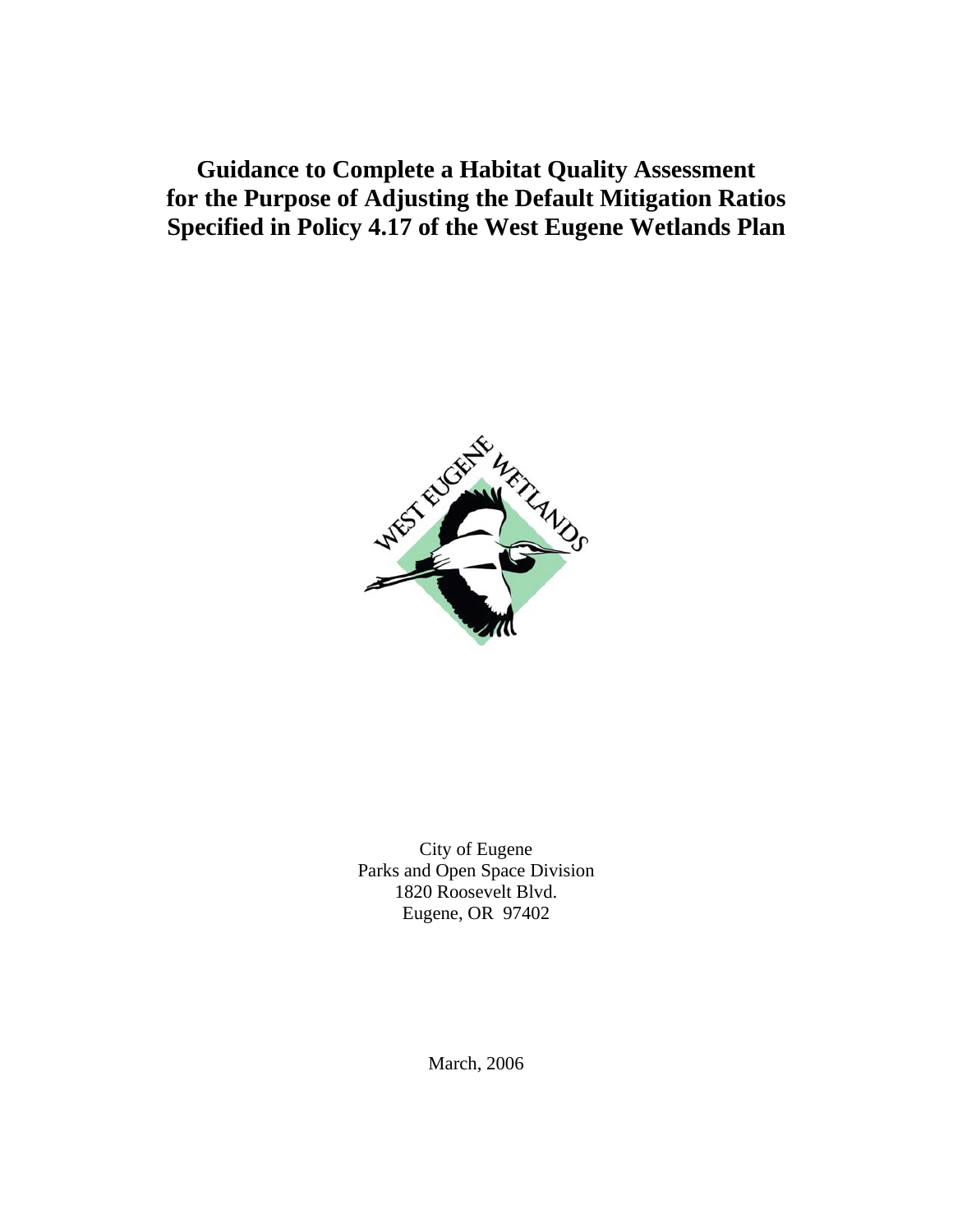# **Table of Contents**

| 1.             |        |  |
|----------------|--------|--|
|                | 1.1.   |  |
| 2.             |        |  |
|                | 2.1.   |  |
|                | 2.2.   |  |
|                | 2.3.   |  |
|                | 2.4.   |  |
|                | 2.5.   |  |
|                | 2.6.   |  |
| 3.             |        |  |
|                | 3.1.   |  |
|                | 3.2.   |  |
|                | 3.3.   |  |
|                | 3.4.   |  |
|                | 3.5.   |  |
|                | 3.6.   |  |
|                | 3.6.1. |  |
|                | 3.6.2. |  |
|                | 3.6.3. |  |
|                | 3.6.4. |  |
|                | 3.6.5. |  |
|                | 3.7.   |  |
|                | 3.8.   |  |
| $\mathbf{4}$ . |        |  |
|                | 4.1.   |  |
|                | 4.2.   |  |
| 5.             |        |  |
|                | 5.1.   |  |
|                | 5.2.   |  |
| 6.             |        |  |
|                | 6.1.   |  |
|                | 6.2.   |  |
|                | 6.3.   |  |
|                | 6.4.   |  |
|                | 6.4.1. |  |
|                | 6.4.2. |  |
|                | 6.4.3. |  |
|                | 6.4.4. |  |
|                | 6.5.   |  |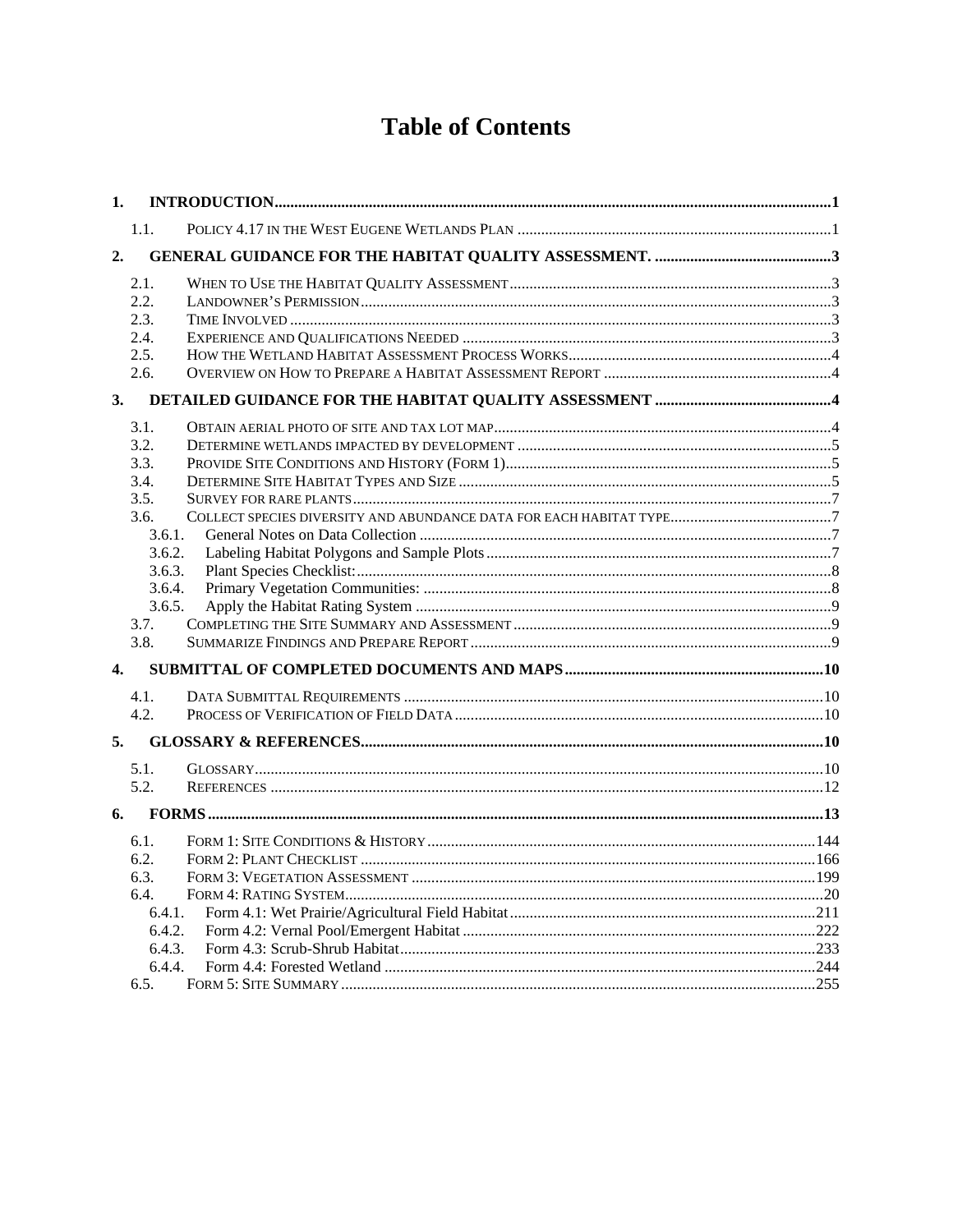# <span id="page-2-0"></span>**1. Introduction**

The West Eugene Wetlands Plan (WEWP) is a land use and wetland conservation plan that designates wetland sites for development, restoration and protection. Policy 4.17 of the WEWP provides a framework for determining mitigation requirements for all types of impacted wetlands within the WEWP area. Specifically, Table1, *Mitigation Replacement Ratios for Good to Excellent Quality Habitat* (WEWP 2004, p. 21), presents mitigation replacement ratios for both private mitigation and mitigation through the use of a wetland mitigation bank. The ratios in Table1 assume the wetland to be impacted is "good to excellent quality wetland habitat". If the site to be impacted is not considered a "good to excellent quality" site, a reduction in the mitigation replacement ratio is possible. This Habitat Quality Assessment (HQA) is used to determine if mitigation replacement ratios for impacted wetlands within the WEWP area can be reduced from the ratios shown in Table 1 of Policy 4.17.

The following guidance provides detailed information on how to collect and submit data and other information needed to determine the habitat quality rating. The process requires the applicant to collect field data on the wetlands to be impacted and then submit this information to the City of Eugene Mitigation Bank Coordinator, at Parks and Open Space Division, 1820 Roosevelt Boulevard, Eugene, OR, (email: [trevor.h.taylor@ci.eugene.or.us](mailto:trevor.h.taylor@ci.eugene.or.us)). Data is to be collected by a qualified professional between May 1 and July 30. All determinations of mitigation ratios shall be completed by City of Eugene wetlands program staff, consistent with WEWP policy. If you have questions about the process or guidance please contact Trevor Taylor at 541-682-4888.

In Section 1.1, below, the complete text of WEWP Policy 4.17. An online version of the WEWP is also available at the following URL: [http://www.eugene-or.gov/wetlands](http://www.eugene-or.gov/portal/server.pt?space=Opener&control=OpenObject&cached=true&parentname=CommunityPage&parentid=12&in_hi_ClassID=17&in_hi_userid=2&in_hi_ObjectID=3829&in_hi_OpenerMode=2&).

# *1.1. Policy 4.17 in the West Eugene Wetlands Plan*

The following text in this subsection is copied verbatim from Policy 4.17 in the West Eugene Wetlands Plan (2004, page 20-21).

The City of Eugene shall calculate mitigation requirements for all wetland impacts within the West Eugene Wetlands Plan area using the applicable ratio from Table 1 below, subject to the provisions in A through D below. In no case shall a ratio of less than 1:1 be allowed.

- **A.** For impact sites with recent disturbance, the City of Eugene shall determine mitigation ratios based upon an analysis of habitat type on the site as of April 2, 1999, as determined by aerial photo analysis. No reduction in ratios for fair to poor quality habitat shall be allowed for recently disturbed impact sites.
- **B.** The City of Eugene shall calculate mitigation requirements for impact sites with more than one habitat type by multiplying the appropriate ratio by the number of acres impacted for each habitat type and summing the resulting acreage for each habitat type.
- **C.** Ratios shown in Table 1 for wet prairie, shrub/scrub, forested and emergent wetlands are for impacts to good to excellent quality habitat. Impact sites that contain one or more plant species designated as rare in the West Eugene Wetlands Plan shall be considered good to excellent habitat. Impact sites containing these habitat types of fair to poor quality can be evaluated for lower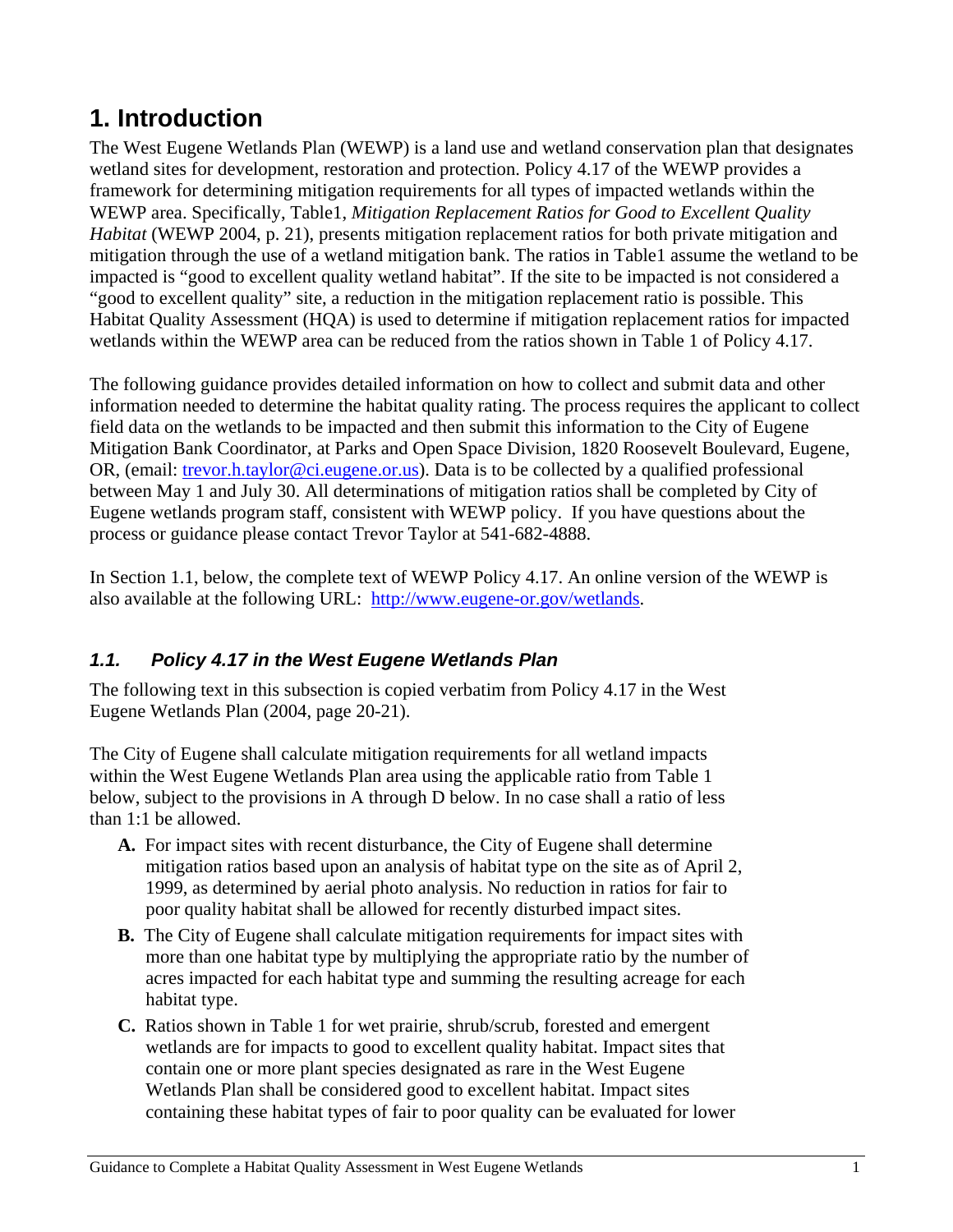replacement ratios only if the applicant submits field data according to the following provisions:

- **(1)** Habitat quality shall be determined by the City of Eugene, based upon field conditions as represented in field data submitted by the applicant on forms provided by the City. Field data shall be collected between May 1 and July 30 by a qualified professional, shall include distribution data for all plant species present and shall include data from sampling points in the center of the wetland area.
- **(2)** For sites containing wet prairie, shrub/scrub, forested and emergent wetlands of fair quality the ratio can be reduced by 0.25:1 and for sites containing these habitat types of poor quality the ratio can be reduced by 0.5:1.
- **D.** The ratios for privately constructed mitigation (i.e., not purchased through a state/federal approved wetland mitigation bank) are based upon construction of the mitigation concurrent with the permitted filling of a wetland. If private mitigation is constructed prior to the wetland impact, the ratio can be reduced by  $0.25:1$ .

| <b>Wetland Habitat Type</b>                                               | <b>Private Mitigation</b>            | <b>Mitigation</b> |             |                   |  |
|---------------------------------------------------------------------------|--------------------------------------|-------------------|-------------|-------------------|--|
| (impact site)                                                             | Restoration <sup>1</sup><br>Creation |                   | Enhancement | Bank <sup>2</sup> |  |
| Wet Prairie                                                               | 2:1                                  | 2.25:1            | 2.5:1       | 1.75:1            |  |
| Other Wetland Types: shrub/scrub,<br>emergent, forest                     | 1.5:1                                | 1.75:1            | 2:1         | 1.25:1            |  |
| Disturbed Wetlands: Agricultural,<br>crop land, pasture, old field, fill. | 1:1                                  | 1.25:1            | 1.5:1       | 1:1               |  |

#### **Table 1: Mitigation Replacement Ratios for Good to Excellent Quality Habitat**  (Mitigation acres: Impact Acres)

#### *Notes about Table 1:*

*(1) Restoration is the preferred mitigation method for the West Eugene Wetlands program. To encourage restoration, it is given the lowest ratio of the three mitigation methods.* 

*(2) This column shows the mitigation replacement ratios that will apply to those who are meeting their mitigation requirements through a public or private mitigation bank or mitigation bank program approved by the Oregon Division of State Lands and the U.S. Army Corps of Engineers (i.e., these ratios apply to "customers" of the "bank"). Participants in the mitigation bank pay a fee into the "bank" in lieu of constructing their own mitigation project. The mitigation replacement ratio determines how many acres of mitigation credit must be purchased for each acre of wetland impact. The ratio does not address how credits are produced by the mitigation bank. The ratios are lower than for private mitigation because state and federal approval of mitigation banks requires that the majority of mitigation projects be constructed prior to selling credits*.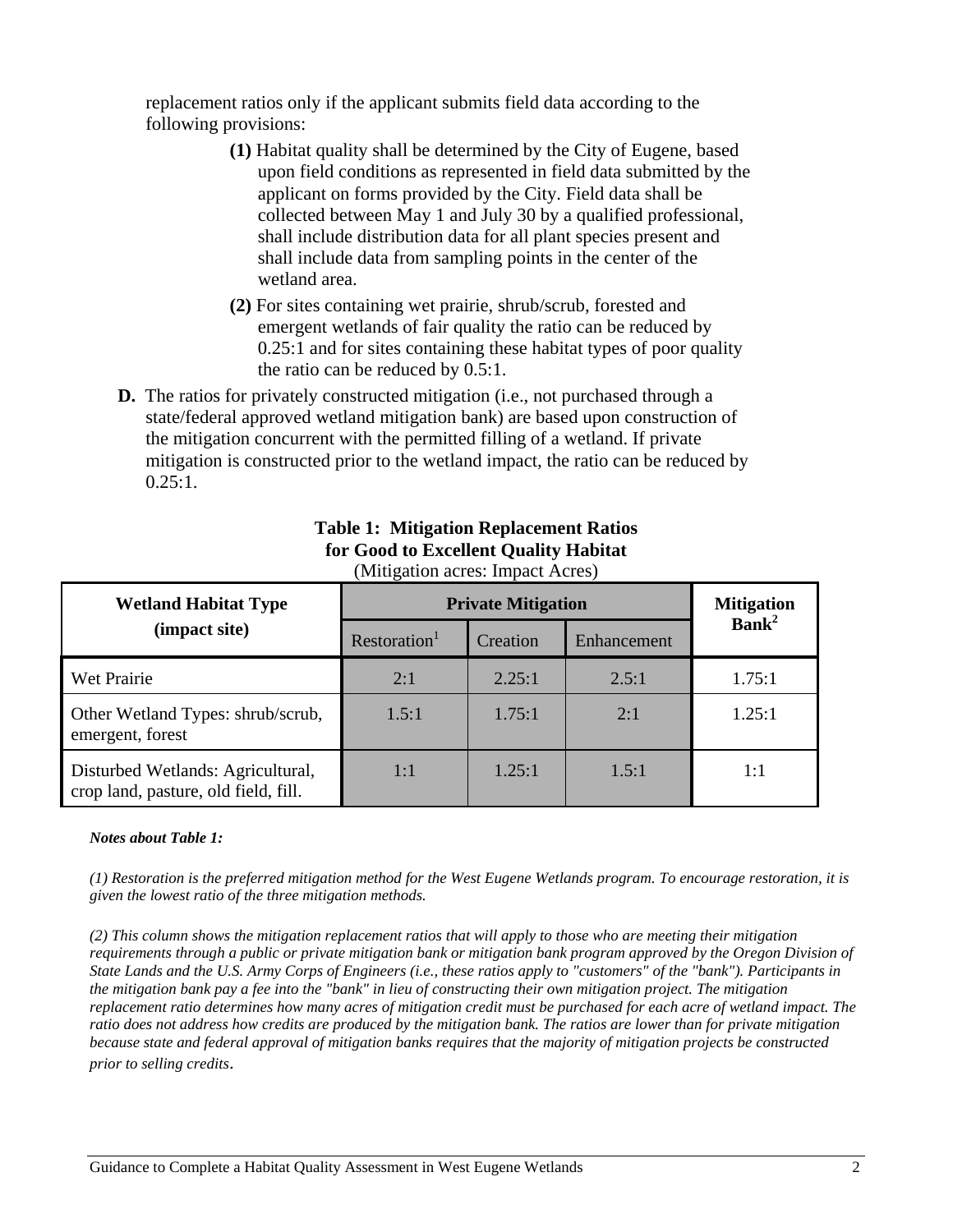# <span id="page-4-0"></span>**2. General Guidance for the Habitat Quality Assessment.**

## *2.1. When to Use the Habitat Quality Assessment*

*The HQA is required only when seeking to reduce the mitigation replacement ratios in Table 1, Policy 4.17, of the West Eugene Wetlands Plan*. When an applicant of a wetland fill permit (also known as the Joint Fill Permit Application) for a site located within the WEWP boundaries believes the site habitat quality is less than good to excellent, the HQA is used to determine the appropriate mitigation ratios. At this point a wetland delineation report should already exist for the site and an applicant has initiated discussion of the impact to jurisdictional wetland with the regulatory agencies. The HQA is designed as a rapid assessment tool to evaluate wetland habitat quality within the WEWP area. The HQA enables the City, plus State and Federal regulatory agencies, to assess and determine the wetland replacement ratios for wetlands proposed for fill within the WEWP. Only jurisdictional wetlands within the WEWP plan boundaries require wetland habitat quality assessments, and *only when the applicant seeks to reduce the mitigation replacement ratio listed in Table 1 of WEWP Policy 4.17*.

The HQA is not designed to be used on sites with recent disturbance. Policy 4.17(A) states "recently disturbed impact sites" shall not be allowed a reduction in ratio for fair to poor quality. Recent disturbance is generally defined as post 1999 activities such as selective harvesting, clear cutting, construction of berms, or ditches, and agricultural activities such as burning, disking, plowing, or herbicide application. In addition, "atypical situations" as defined in the U.S. Army Corps of Engineers 1987 Wetland Delineation Manual are considered disturbances that would exclude an applicant from the HQA process.

The HQA does not try to establish the economic values present in a wetland; it only helps to identify a site's relative habitat quality based on vegetation and function. The HQA is different than a wetland delineation report in that the purpose of the HQA is to determine the wetland habitat type and assess the quality within a jurisdictional wetland. A wetland delineation report focuses on defining the edge or boundary of jurisdictional wetlands.

### *2.2. Landowner's Permission*

It is important to obtain permission from the land-owner(s) before going on the landowner(s) property.

# *2.3. Time Involved*

The time necessary to rate wetlands will vary from as little as thirty minutes to several hours. Larger sites with dense brush may involve strenuous effort. In some cases the use of aerial photographs, topographic maps, other documents, or a combination of these resources with field observations will be necessary for a complete evaluation. In some cases, it may be necessary to visit the wetland more than once.

# *2.4. Experience and Qualifications Needed*

It is important that the person completing the rating have experience and/or education in the identification of natural wetland features, indicators of wetland function, vegetation classes, and the ability to identify wetland plant species, including grasses, forbs, shrubs, and trees. We recommend that qualified wetland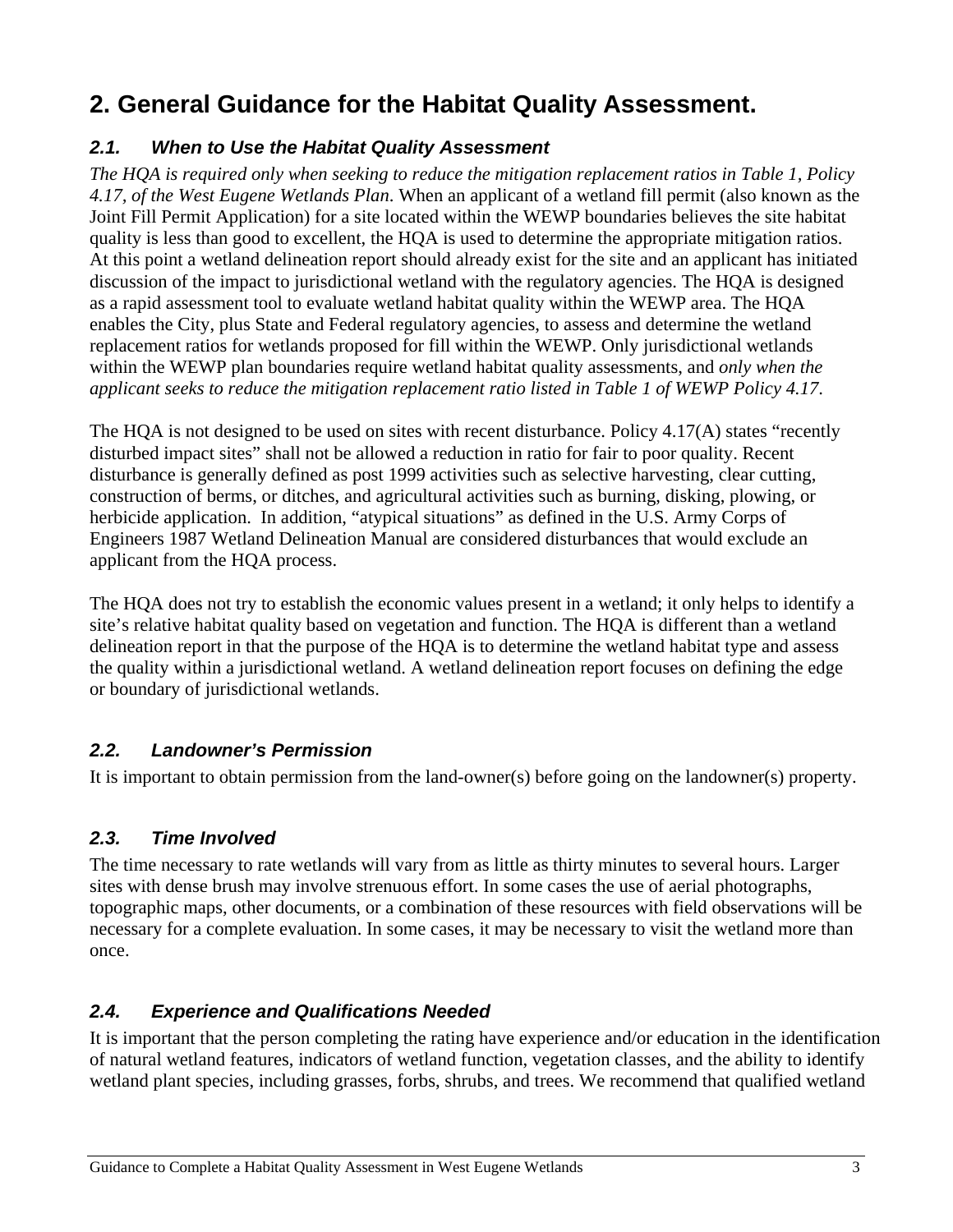<span id="page-5-0"></span>consultants or wetland experts be used to rate most sites, particularly the larger and more complex ones. This will help ensure that results are repeatable.

### *2.5. How the Wetland Habitat Assessment Process Works*

The Habitat Quality Assessment system has five (5) forms that need to be completed:

- □ Form 1: Site Conditions and History
- □ Form 2: Plant Species Checklist
- □ Form 3: Vegetation Assessment Data Form
- □ Form 4: Habitat Type Rating System
- $\Box$  Form 5: Site Assessment & Summary

This document instructs the user on how to collect information about the wetland, and apply the Habitat Type Rating System in a step-by-step process. We recommend careful reading of the Guidance before filling out the forms. The wetland habitat quality rating for large sites can be based on different ratings for each habitat type polygon (i.e. primary vegetation community) within the impact wetland site. Each habitat polygon is assessed a replacement ratio based on the vegetation community and quality assessment data. It is important to perform the entire assessment and complete all of the forms for a site. The habitat type and quality ratings are used by City staff to determine the total mitigation requirements for the site. This determination by City staff is forwarded to the Oregon Department of State Lands and U.S. Army Corps of Engineers for use in the Joint Fill Permit Application process.

## *2.6. Overview on How to Prepare a Habitat Assessment Report*

- 1. Obtain aerial photo of site and tax lot map.
- 2. Determine area to be impacted by proposed development.
- 3. Determine wetlands to be impacted by proposed development.
- 4. Provide information about site conditions and recent management.
- 5. Determine site wetland habitat types and size.
- 6. Survey for rare plants. (map species, locations, and numbers if found over aerial photo)
- 7. Collect species diversity and abundance data for each habitat type in sample plots.
- 8. Summarize findings on Form 5 and prepare narrative description of vegetation communities.
- 9. Submit documentation (narrative summary, all data forms and maps) to the Mitigation Bank Coordinator, City of Eugene, Parks and Open Space Division.
- 10. The Mitigation Bank Coordinator shall call within 10 business days to schedule a field verification visit.
- 11. Within 10 business days after the field visit, the Bank Coordinator shall send a letter to the Oregon Department of State Lands, the U.S. Army Corps of Engineers and to the consultant/land owner, summarizing the mitigation requirements for the site.

# **3. Detailed Guidance for the Habitat Quality Assessment**

### *3.1. Obtain aerial photo of site and tax lot map*

Air photos can be obtained from the University of Oregon Map Library or on line at: <http://libweb.uoregon.edu/map/orephoto/cityindex.htm>

In addition, WAC Corporation, 520 Conger Street, Eugene OR (phone: 541-342-5169) may also be able to provide recent air photos for the WEWP area. Tax maps can be obtained from the City of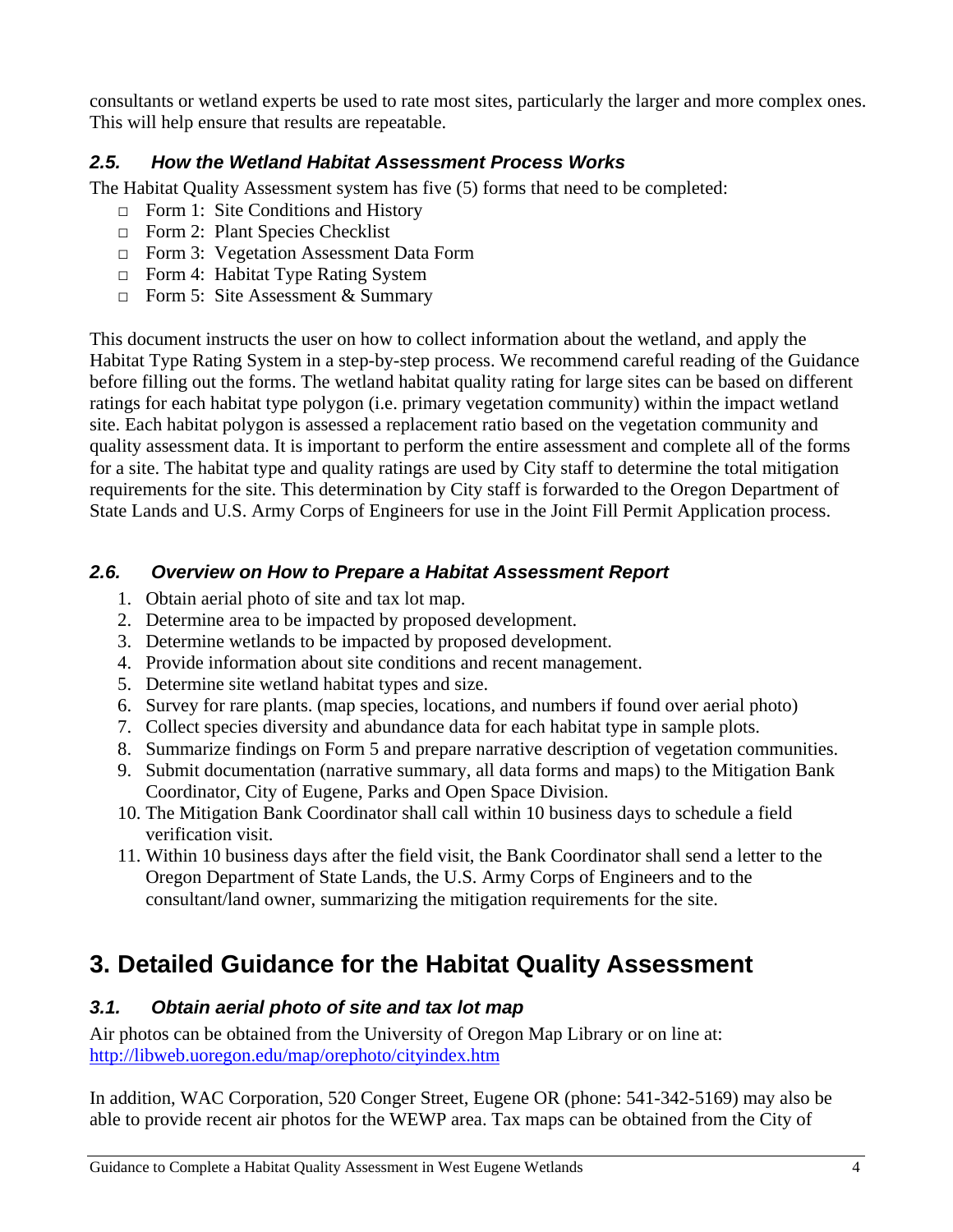<span id="page-6-0"></span>Eugene Permit and Information Center (PIC), 99 W. 10<sup>th</sup> Avenue, Eugene, OR (phone: 541.682.5086). The PIC is open Monday to Friday 1:00 p.m. to 5:00 p.m.

Choose a scale for the map which provides sufficient room to clearly present all pertinent details. The site map(s) shall be at a scale suitable for the site size and for legibility.

For most purposes, an appropriate map scale is 1 inch  $= 100$  feet. Site map(s) must be clear and legible.

Site maps must contain as a minimum:

- 1. The boundaries of the entire parcel(s) subject to the HQA; or
- 2. If only a portion of the parcel(s) was assessed, the study area boundary in relation to the parcel boundaries;
- 3. Numbered habitat polygons and labeled sample plot locations corresponding to data forms (see section 3.6 of this guidance);
- 4. Title, North arrow and scale bar.

# *3.2. Determine wetlands impacted by development*

Overlay the site development plan boundary on the site air photo/tax lot map. The site development plan boundary is the same as the "impact area" identified in the applicant's Joint Wetland Permit Application. Overlay the wetland delineation boundary(s) for the site on the air photo/tax map base. The overlap of the site development plan with the wetlands boundaries should allow you to determine the wetlands to be impacted by the development. The impacted wetlands are the ones that will require a HQA.

# *3.3. Provide Site Conditions and History (Form 1)*

The site description sections 1-3 on Form 1 are intended to help the reviewer think about the site and field conditions in order to interpret the data in the report. Information that is most helpful includes: recent and current management practices, historic land use on the site, approximate extent of wetlands on adjacent parcels that might affect site conditions, existing surface and/or submerged drainage systems, slope and direction of water flow. Site topographic maps and color photos are also helpful.

# *3.4. Determine Site Habitat Types and Size*

The eight different wetlands types identified in the WEWP are described below. Use the summaries to categorize the wetlands to be impacted into vegetation classes. Each habitat polygon has to be at least ¼ acre or greater in size. Vegetation types are distinguished on the basis of the uppermost layer of vegetation (forest, shrub, wet prairie etc.) that provides more than 30% surface cover within the area of its distribution. The classification of vegetation used for the habitat quality assessment is based on the "Cowardin" classification, and the criteria for these categories are adapted from Cowardin (1979).

Indicate on Form 1, Site Conditions and History, section 4 which of the following vegetation communities are present

| <b>Vegetation</b><br><b>Community</b> | <b>Description</b>                                                                                                                   |
|---------------------------------------|--------------------------------------------------------------------------------------------------------------------------------------|
| <b>Forested</b>                       | Areas where woody vegetation over 20 ft. (6 m) tall (such as<br>cottonwood, ash, etc.) cover $>30\%$ of the ground. Trees need to be |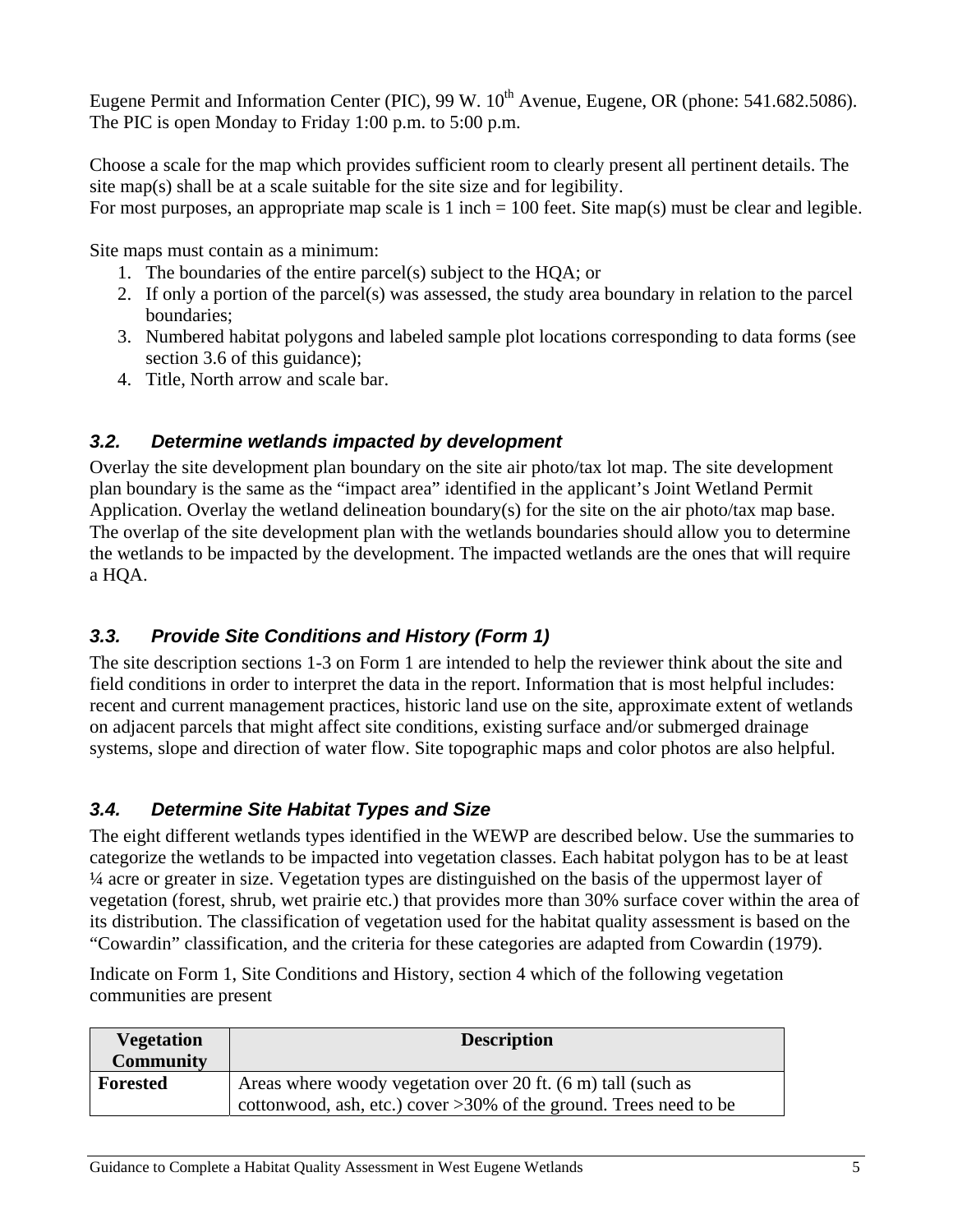| <b>Vegetation</b><br><b>Community</b> | <b>Description</b>                                                                                                                                                                                                                                                                                                                                                                                                                                                                                                                                                                                                                                                                                                  |
|---------------------------------------|---------------------------------------------------------------------------------------------------------------------------------------------------------------------------------------------------------------------------------------------------------------------------------------------------------------------------------------------------------------------------------------------------------------------------------------------------------------------------------------------------------------------------------------------------------------------------------------------------------------------------------------------------------------------------------------------------------------------|
|                                       | partially rooted in the wetland in order to be counted towards the<br>estimates of cover. In West Eugene forested wetland mostly consist of<br>Oregon ash and cottonwood, which can grow in seasonally saturated<br>soils.                                                                                                                                                                                                                                                                                                                                                                                                                                                                                          |
| Scrub/shrub                           | Areas where woody vegetation ranging from 3 to 20 feet (1 to 6 m) tall<br>is the top layer. The shrub vegetation must provide at least 30% cover<br>and be the uppermost layer. These areas often used to be wet prairie<br>where shrubby vegetation now grows and areas where willow thickets<br>grow along streams. Wet prairie vegetation often coexists among the<br>shrubs. Examples of common shrubs in West Eugene wetlands include<br>nootka rose, young Oregon ash and/or black cottonwood, Douglas'<br>hawthorn, Douglas' spiraea, willows, and red-osier dogwood.                                                                                                                                        |
| <b>Wet Prairie</b>                    | A herbaceous plant community typically dominated by Deschampsia<br><i>cespitosa</i> (tufted hairgrass) that is seasonally flooded or saturated.<br>Perched water tables and relatively impermeable clay soils are often<br>present in this wetland type. Wet prairies are usually wet in the late<br>spring and gradually dry out during the summer, being completely dry<br>by late summer. Hummocky microtopography is characteristic of this<br>wetland type.                                                                                                                                                                                                                                                    |
| <b>Emergent</b>                       | Areas with rooted, herbaceous wetland plants that may be temporarily<br>or permanently flooded at the base but are nearly always exposed at the<br>upper portion. These wetlands occur in low-lying areas or<br>topographical depressions, which are inundated for part of the growing<br>season. This type of wetland has a variety of vegetation types. To count<br>as a wetland community, the emergent vegetation must provide at least<br>30% cover of the ground and be the upper-most layer. In general the<br>plants in these wetlands include grasses, sedges, rushes and other plants<br>adapted to wetland habitats. Cattails and bulrushes are good examples<br>of plants in the "emergent" plant type. |
| <b>Vernal Pool</b>                    | Areas covered by shallow water for variable periods from winter to<br>spring, but may be completely dry for most of the summer and fall.<br>May contain areas of bare ground.                                                                                                                                                                                                                                                                                                                                                                                                                                                                                                                                       |
| <b>Agricultural</b><br><b>Wetland</b> | This wetland type describes recently or currently cultivated areas.<br>Farming occurred mostly on areas of wet prairie, and has similar<br>hydrology to that wetland type, although the hydrology has often been<br>modified by installation of drainage ditches. Because of constant<br>plowing and land smoothing, the hummocky microtopography of the<br>wet prairie is not evident on this wetland. Non-native grass seed is the<br>main crop grown on agricultural wetland.                                                                                                                                                                                                                                    |
| Pasture/Old<br><b>Field Wetland</b>   | Pasture/old field wetland type includes all sites that are dominated by<br>non-native plant species not in active cultivation. Old fields are areas<br>that have an agricultural or disturbance history but are left fallow for at<br>least one year. The vegetation that exists in these areas is weedy, non-<br>native grasses and forbs. These vegetation conditions are also present<br>where a wetland was filled, with the fill acting as a seed bed of non-                                                                                                                                                                                                                                                  |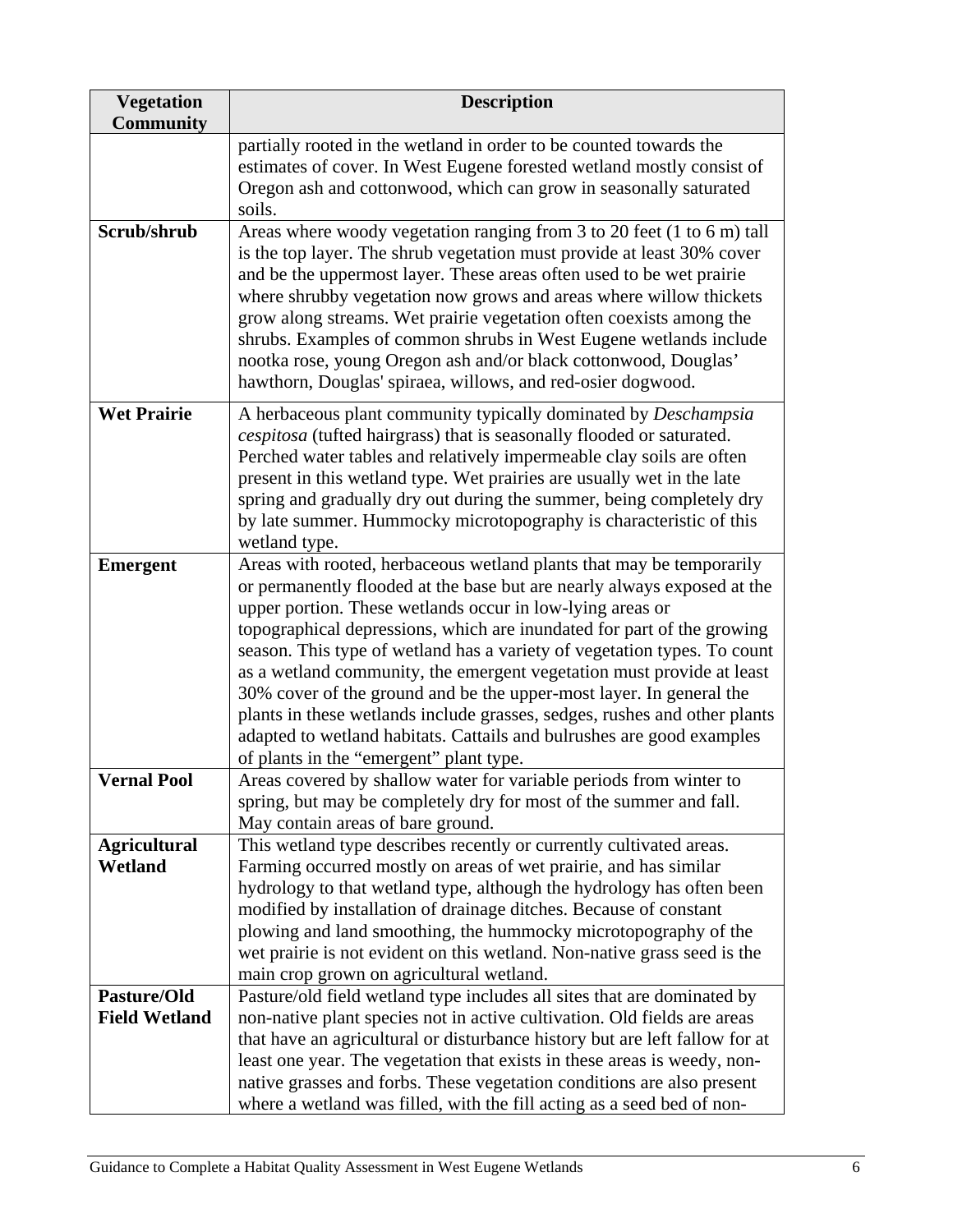<span id="page-8-0"></span>

| <b>Vegetation</b><br><b>Community</b> | <b>Description</b>                                                                                                    |
|---------------------------------------|-----------------------------------------------------------------------------------------------------------------------|
|                                       | native species. Similar to the agricultural wetland, many of these areas<br>were historically wet prairie grasslands. |

## *3.5. Survey for rare plants*

WEWP Policy 4.17(C) states, "Impact sites that contain one or more plant species designated as rare in the West Eugene Wetlands Plan shall be considered good to excellent habitat". Indicate on Form 1 the presence of any species listed on the WEWP rare plant list, and indicate on the on the site map the general location. For purposes of this assessment, consider a minimum 50-foot radius around each rare plant or plant population (which ever is greater) to be the area of good to excellent habitat. Beyond the 50-foot radius, the habitat type and/or habitat quality rating may change.

### *3.6. Collect species diversity and abundance data for each habitat type*

#### 3.6.1. General Notes on Data Collection

This section provides guidance on collecting data on the distribution of all plant species present including: species diversity (number of species) and species abundance (per cent cover) using sample plots. The first step is to determine the primary vegetation communities present on the site (see section 3.4 above). This can be done by a) walking the site and mapping the major vegetation communities or b) by reviewing the wetland delineation report, air photos and other pertinent information about the site. Use the vegetation communities' descriptions in section 3.4 above as a guide to classify the major wetland types to be impacted on the site. Each wetland vegetation type is to be mapped as a habitat polygon on the site map and referred to when completing Forms 2 and 3.

#### 3.6.2. Labeling Habitat Polygons and Sample Plots

Use the following list of Habitat Type Codes to label each habitat type(s) polygon on a site map or air photo.

| <b>Habitat Type</b> | <b>Habitat Type Code</b> |
|---------------------|--------------------------|
| Forested            | FO                       |
| Scrub/shrub         | <b>SS</b>                |
| Wet Prairie         | WP                       |
| Emergent            | EM                       |
| Vernal Pool         | <b>VP</b>                |
| Agricultural        | AG                       |
| Pasture/old field   |                          |

If there is more than one occurrence of a habitat type on a site, number each of the occurrences separately. For example, if a site has three wet prairie polygons, label the polygons as follows: WP1, WP2, and WP3. For a site with two scrub/shrub habitat polygons, label the polygons as follows: SS1 and SS2.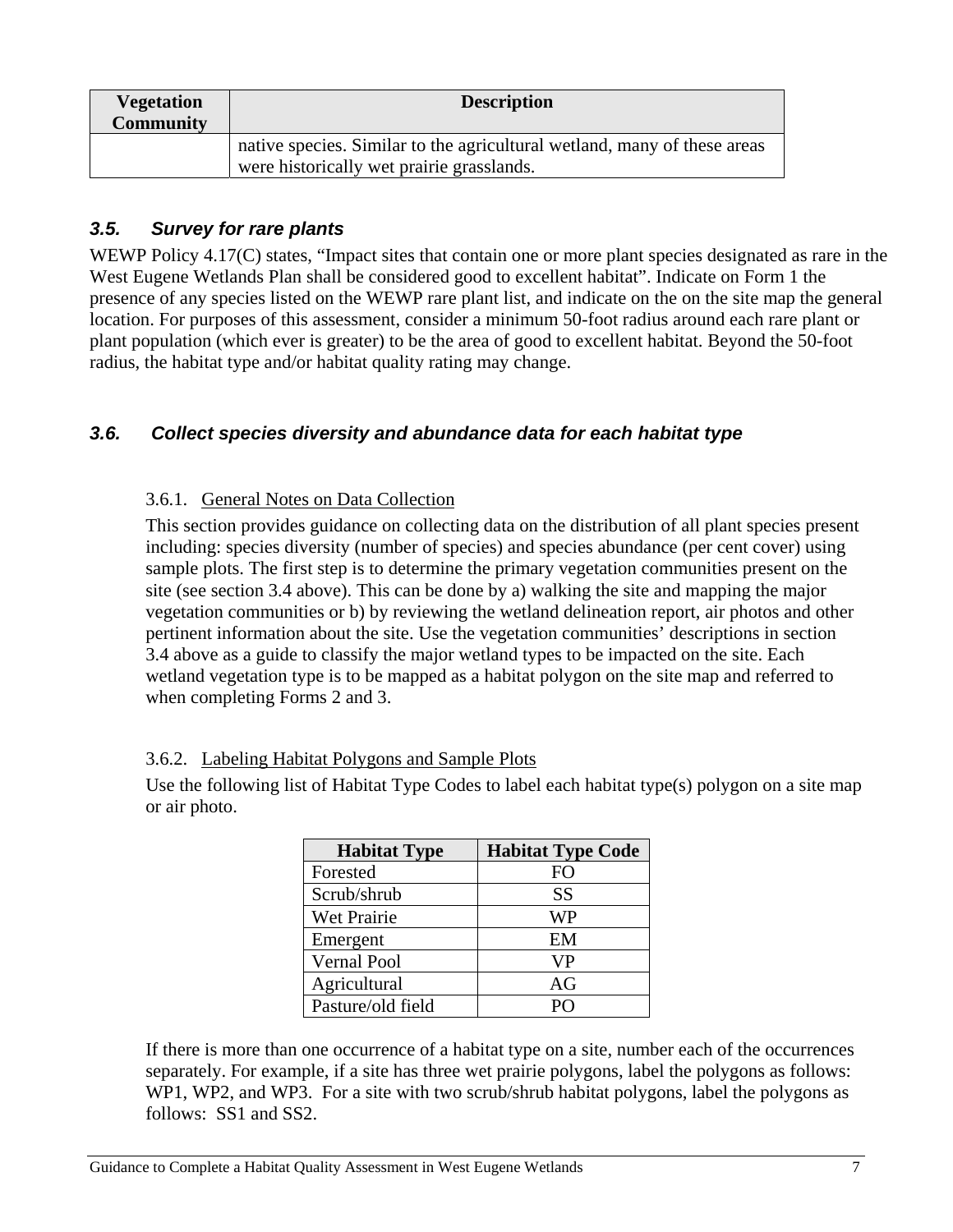<span id="page-9-0"></span>Within each habitat polygon, label sample plots according to the following guidelines:

- a) Every habitat polygon must be at least ¼ acre in size (minimum size of a habitat polygon) and have at least one sample plot.
- b) For larger habitat polygons (larger that 2.5 acres), up to 10 sample plots may be required in locations that best represent the overall habitat within the polygon being assessed. The number of sample plots required will vary with the complexity and diversity of the habitat on the site. For example, a field with vegetation composed of a large ryegrass monoculture will not require more than one or two sample plots to characterize, while a small site, with a several habitat communities may require numerous sample plots to accurately characterize the vegetation. Some professional judgment will need to be exercised.
- c) Label the sample plots within each habitat polygon alphabetically. Examples:
	- i. A site containing one wet prairie habitat polygon and three sample plots would be labeled as follows: WP1a, WP1b, and WP1c.
	- ii. A site with two Scrub/shrub polygons, containing three sample plots each, would use the following labeling system: SS1a, SS1b, SS1c and SS2a, SS2b, SS2c.

#### 3.6.3. Plant Species Checklist:

Using the Plant Species Checklist (Form 2) survey each mapped habitat polygon and indicate on the checklist the relative abundance of all species within each habitat polygon using the following categories:

| Code | <b>Name</b> | <b>Quantitative Description</b>       |
|------|-------------|---------------------------------------|
|      | Dominant    | $>$ 25 percent cover                  |
|      | Common      | $15 - 25$ percent cover               |
|      | Uncommon    | $3 - 15$ percent cover                |
|      | Trace       | 1 individual plant $-3$ percent cover |

When using these categories of cover, consider each species individually and its percent cover over the habitat polygon. Use one checklist per habitat polygon. Write a brief (one or two paragraphs) descriptive summary of the vegetation found in each habitat polygon (refer to Example HQA, in Section 7 of this Guidance).

### 3.6.4. Primary Vegetation Communities:

Using sample plots located so as to provide the best overall description of a community, identify the primary vegetation communities within the wetland area. The size of the sample plots is the same as for wetland delineations: a 5-foot radius circle for herbaceous and shrub vegetation and a 30-foot diameter circle for trees. For each sample plot, record all plant species with at least 10% cover using ocular estimates. Depending on the habitat type, use the following plot radii: 5 ft. for wet prairie, emergent, vernal pool, agriculture field or old pasture, 30 ft. for shrub-scrub or forest (measure tree saplings less than 45 inches high in shrub layer). When trees and shrubs together cover less than 30% of an area, the zone is assigned to the dominant plant type below the shrub (e.g. emergent, wet prairie, bare ground etc.) if these have greater than 30% cover.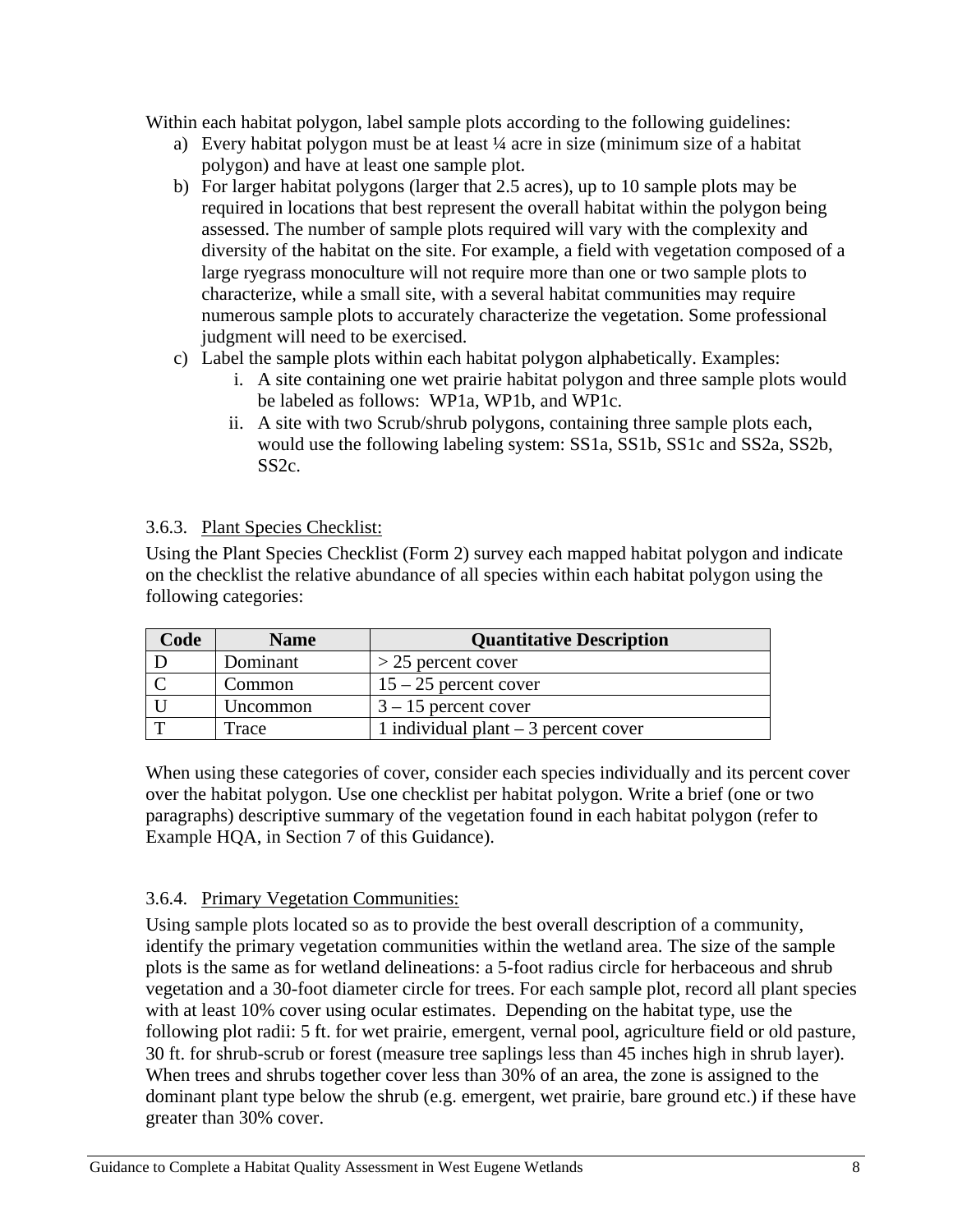<span id="page-10-0"></span>Record the name of each species, its wetland indicator symbol, strata, whether it is a native or non-native species and its cover value. Collect the data using the Vegetation Assessment Data Form (refer to Form 3). Next, calculate the total percent cover and percent cover of native species for each sample plot, and extrapolate the sample plot information to adjust the mapped vegetation communities on a site map or recent aerial photo. Also indicate the cover of native shrubs and trees, as well as the presence of hummocky topography. The habitat polygon label (e.g. WP1) should correspond to the specific sample plot. Indicate the location of each sample plot on the map. **Please note: sample plot locations must be permanently marked in the field so that field data can be verified by City staff.** 

#### 3.6.5. Apply the Habitat Rating System

For each habitat type mapped, refer to the appropriate section of Form 4 *Habitat Type Rating System* to determine a quality rating to each habitat polygon delineated on the site map. Form 4 consists of four parts or sections:

- 4.1 Wet Prairie, Agricultural Field, Old Field, or Pasture
- 4.2 Vernal Pool and Emergent
- 4.3 Scrub-Shrub
- 4.4 Forest

Each habitat polygon will need to be rated separately in Form 4. Feel free to add sheets to Form 4 as required for the site. Compare your total score to the point scale at the bottom of Form 4 to obtain your approximate habitat quality rating. City of Eugene wetlands program staff will make the final rating determination after field verification and review of the report.

### *3.7. Completing the Site Summary and Assessment*

Summarize the data from all plots within each habitat polygon on Form 5: Site Summary and Assessment Form. Begin by listing the habitat polygon type code and number (e.g. WP1, WP2, EM1, EM2, etc.) for all habitat type polygons mapped within the assessment area. For each habitat polygon, list the sample plot letter(s) within the habitat polygon, and the number of acres encompassed by the habitat polygon. Within each habitat polygon, record whether rare plants were found (refer to Form 1), the total number of native species observed (refer to Form 2), the average relative native percent cover found over all plots (refer to Form 3), and the range of native cover values (Form 3). Use the results on Forms 4.1 through 4.4 to complete Habitat Type Polygon Total Score column of Form 5.

# *3.8. Summarize Findings and Prepare Report*

Prepare a report summarizing the methods used and findings. Briefly discuss each vegetation community delineated within the wetland area. Attach all maps, forms, and air photos. Feel free to provide other relevant information about the site, such as color photos, topographic map, historical photos, and other information if available.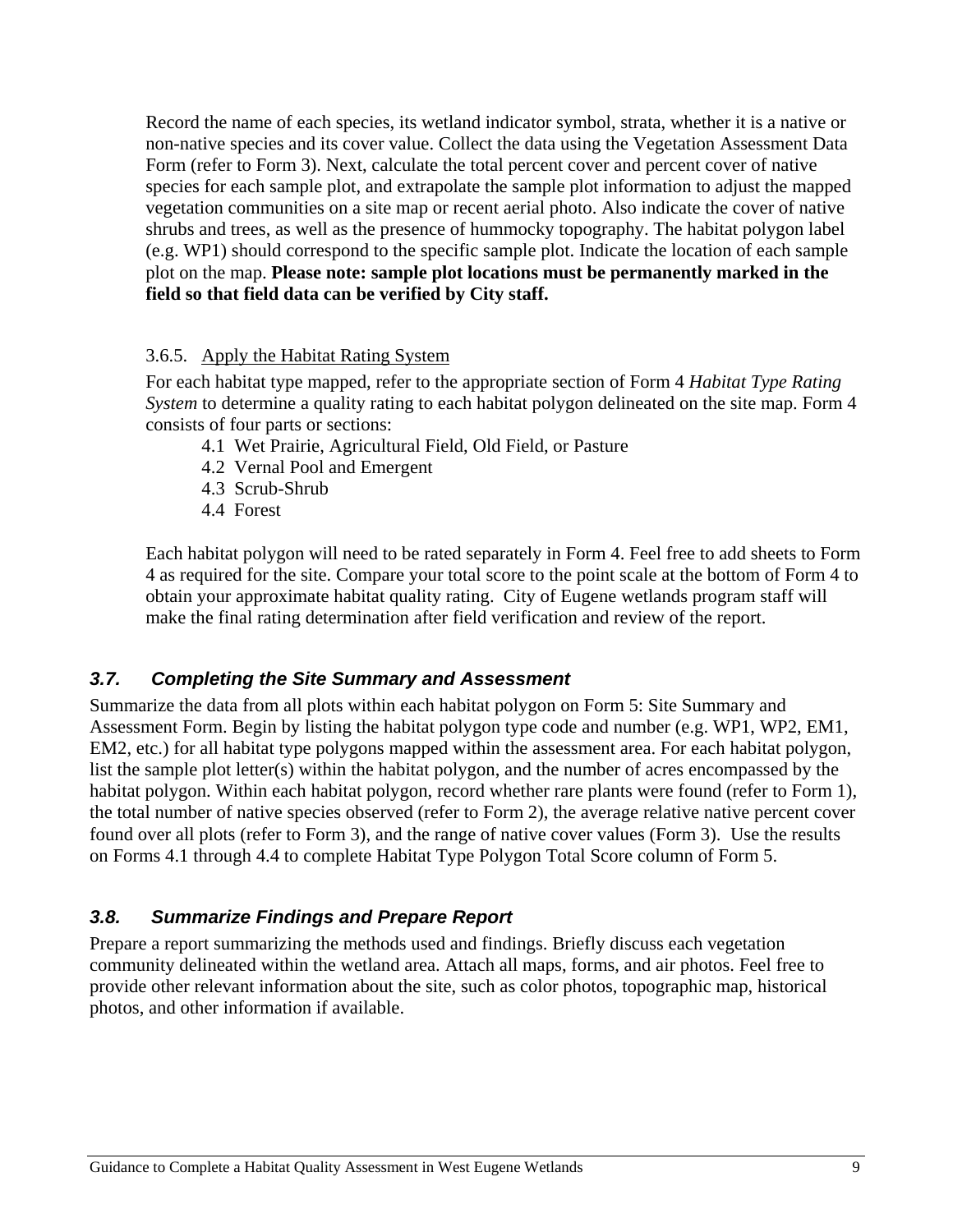# <span id="page-11-0"></span>**4. Submittal of Completed Documents and Maps**

The completed Wetland Habitat Quality Assessment report shall be submitted to the City of Eugene at the following location:

> Wetlands Mitigation Bank Coordinator ATTN: Wetland Habitat Quality Assessment City of Eugene, Parks and Open Space Division 1820 Roosevelt Boulevard Eugene, OR 97402

## *4.1. Data Submittal Requirements*

A complete Habitat Quality Assessment report will include the following information:

- $\Box$  A narrative summary of the site describing methods used and findings.
- □ Fully completed Site Conditions and History form (see Form 1).
- □ Fully completed Plant Species Checklist data form for each vegetation polygon (see Form 2).
- $\Box$  Map or air photo of site indicating location of each vegetation polygon and each sample plot corresponding to data Form 3 – Vegetation Assessment data form.
- □ Fully completed Vegetation Assessment data form for each sample plot (see Form 3).
- $\Box$  Fully completed Rating Form (Form 4) for each habitat polygon.
- □ Fully completed Site Data Summary and Assessment Form (see Form 5).
- □ Complete copy of the site's Wetland Delineation Report (include all data sheets and maps).

# *4.2. Process of Verification of Field Data*

Upon receipt of the complete information for the site, City staff shall:

- 1. Call applicant or applicant's representative within 10 business days of submittal to schedule a site visit, and begin the review and approval process.
- 2. Determine the habitat quality rating for each vegetation community.
- 3. Determine the mitigation replacement requirements for the site.
- 4. Report the findings and conclusions to the Oregon Department of State Lands and U.S. Army Corps of Engineers within 10 business days of completing the site visit.

# **5. Glossary & References**

# *5.1. Glossary*

The following terms are commonly used in the Habitat Quality Assessment Guidance. These definitions are intended to be explanatory and are not adopted as policy.

- **Agricultural Wetland or Disturbed Wetland:** areas where wetland soils and hydrology remain but native wetland plants have been removed to allow a crop to be grown.
- **Aerial Cover:** The measure of dominance that defines the degree to which above ground portions of plants (not limited to those rooted in a sample plot) cover the ground surface. It is possible for the total aerial cover in a community to exceed 100 percent because (a) most plant communities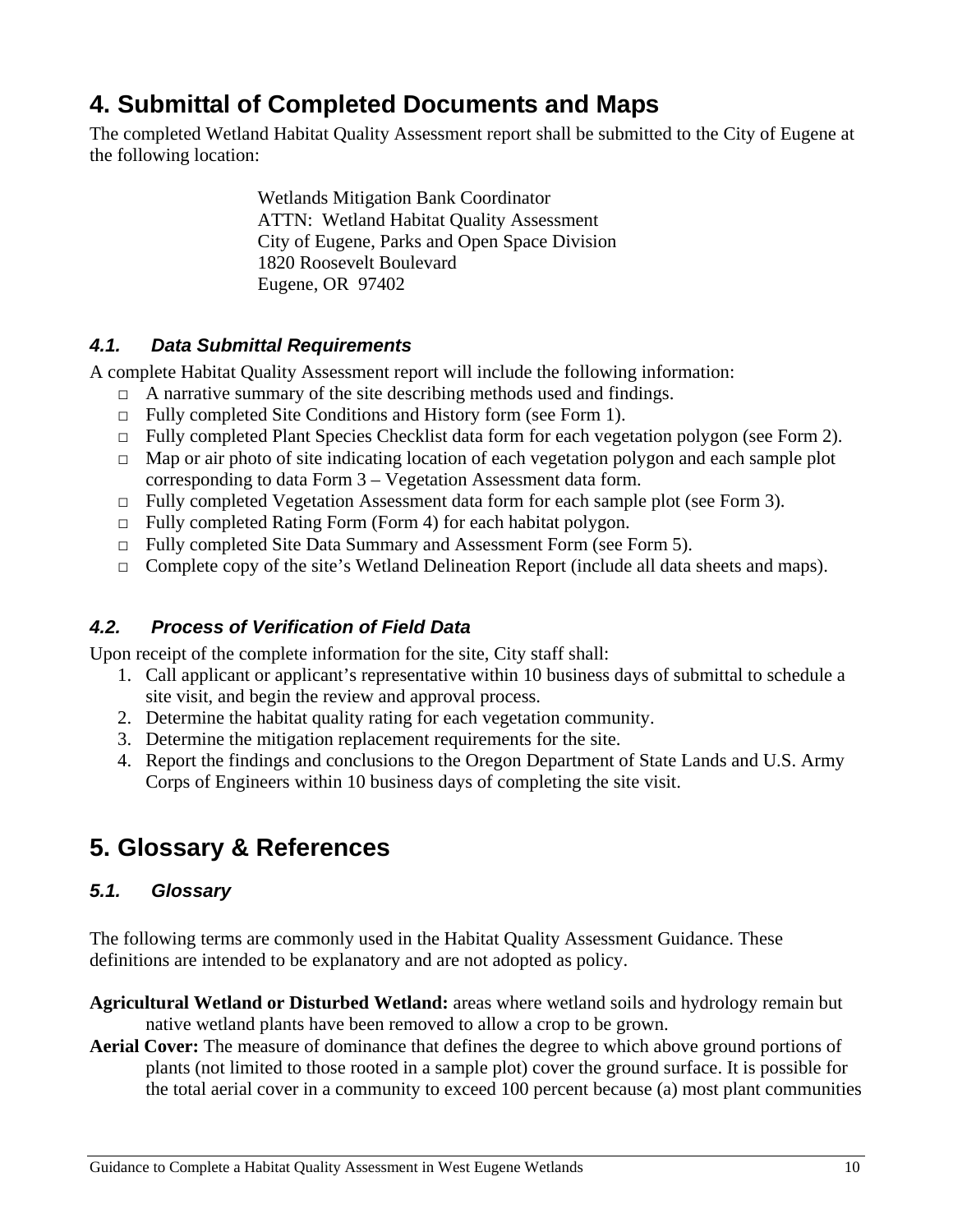consist of two or more vegetation strata; (b) aerial cover is estimated by vegetative layer; and (c) foliage within a layer may overlap.

- **Delineation:** Determining the boundaries of a jurisdictional wetland. The delineation may be marked in the field or on a map or air photo.
- **Dominate Species:** As used herein, a plant species that exerts a controlling influence on or defines a character of a community.
- **Forb:** A non-woody and non-graminoid plant, also known as a broad-leaved herb, including wildflowers and plants which some refer to as "weeds".
- **Frequency (vegetative):** The distribution of individuals of a species in an area. It is quantitatively expressed as

Number of samples containing species A  $\frac{1}{\text{Sampling species A}}$   $X$  100

- **Habitat:** The environment occupied by individuals of a particular species, population, or community.
- **Habitat Type Polygon:** A mapped boundary within which the same plant community or dominate species occurs through out.
- **Joint Wetland Permit Application:** Fill or removal activities planned in jurisdictional wetlands require permits from either the U.S. Army Corps of Engineers (see Section 404 Permit) or the Oregon Department of State Lands (under the state Removal Fill Law). In Oregon the regulatory agencies have developed a single permit application for authorization to develop in a wetland.
- **Mitigation Bank:** A mitigation bank is a wetland, stream, or other aquatic resource area that has been restored, established, enhanced, or (in certain circumstances) preserved for the purpose of providing compensation for unavoidable impacts to aquatic resources permitted under Section 404 or a similar state or local wetland regulation. A mitigation bank may be created when a government agency, corporation, nonprofit organization, or other entity undertakes these activities under a formal agreement with a regulatory agency. The 1995 Banking Guidance established a structure for banking that is characterized by four distinct components: The value of a bank is defined in "compensatory mitigation credits." A bank's instrument identifies the number of credits available for sale and requires the use of ecological assessment techniques to certify that those credits provide the required ecological functions. Although most mitigation banks are designed to compensate only for impacts to various wetland types, within the past five years, banks have been developed to compensate specifically for impacts to streams (i.e., stream mitigation banks).
- **Mitigation Credits:** Through a wetland bank system, credits may be purchased from a mitigation bank to compensate for permitted wetland development. A predetermined formula sets the amount of payment into the bank required prior to issuing permits for development.
- **Native Plant:** Plants that occurred naturally in the west Eugene area prior to Euro-American settlement.
- **Plant Community:** All of the plant populations occurring in a shared habitat or environment.
- **Primary Vegetation Community:** the assemblage of plant species that exerts a controlling influence on or define the character of a community.
- **Sample Plot:** An area of land used for measuring or observing existing conditions.
- **Section 404 Permit:** A permit issued by the U.S. Army Corps of Engineers under Section 404 of the federal Clean Water Act which allows an activity (e.g., filling) within a wetland. A 404 permit usually requires compensation or mitigation for the allowed use in a wetland.
- **WEWP:** The West Eugene Wetlands Plan as adopted and amended.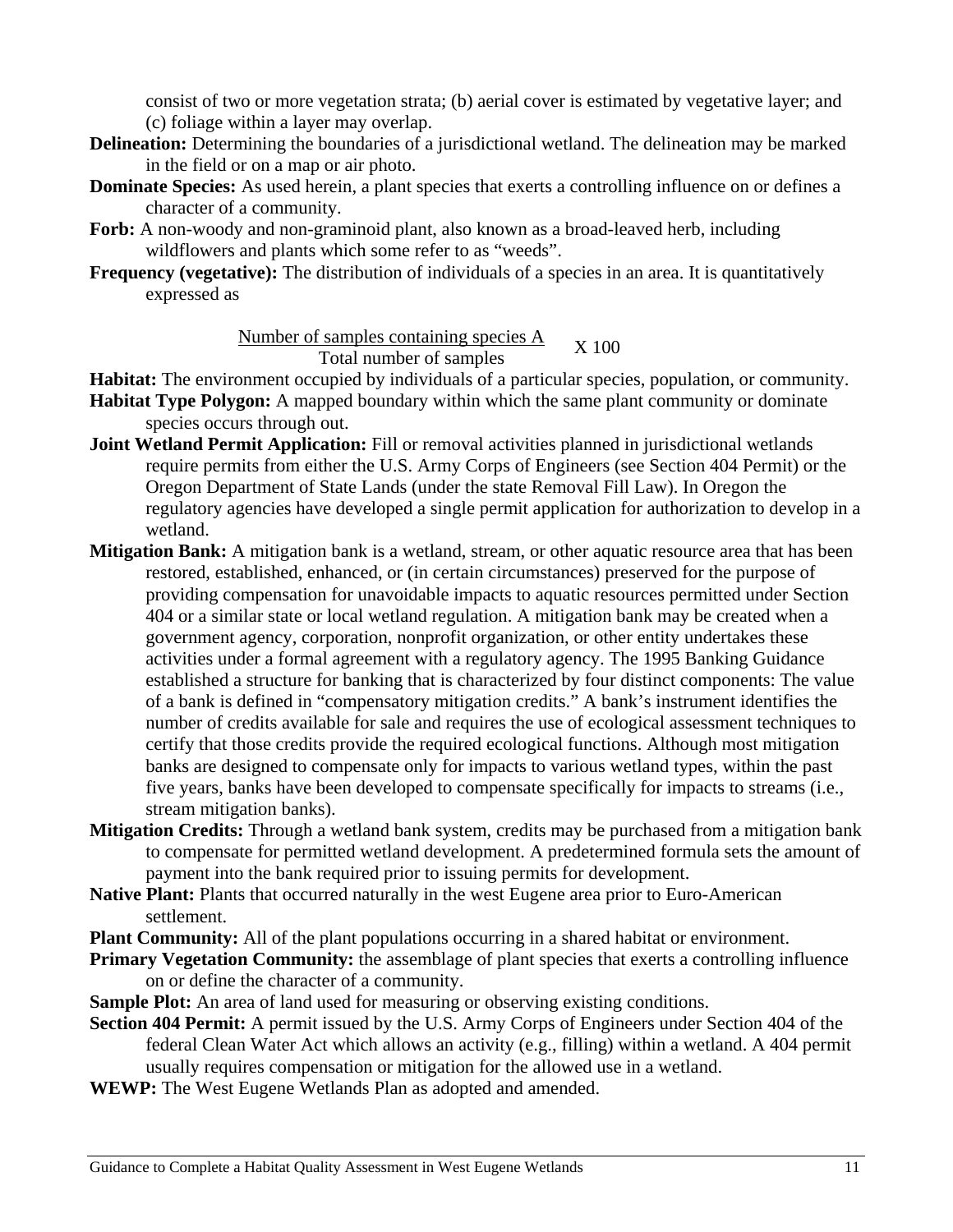<span id="page-13-0"></span>**Wetlands:** "Wetlands" means those areas that are inundated or saturated by surface or ground water at a frequency and duration sufficient to support, and that under normal circumstances do support, a prevalence of vegetation typically adapted for life in saturated soil conditions.

### *5.2. References*

Cowardin, L. M., V. Carter, F. C. Golet, and E. T. LaRoe. 1979. *Classification of wetlands and deepwater habitats of the United States*. US Fish and Wildlife Service FWS/OBS-79/31, 103 pp. Available on line at:

[http://www.fws.gov/nwi/Pubs\\_Reports/Class\\_Manual/class\\_titlepg.htm](http://www.fws.gov/nwi/Pubs_Reports/Class_Manual/class_titlepg.htm)

- U.S. Army Corps of Engineers. 1987. *Corps of Engineers Wetland Delineation Manual*. Department of the Army Waterways Experimental Station Technical Report Y-87-1. The online edition is available at the following URL: [http://el.erdc.usace.army.mil/elpubs/pdf/wlman87.pdf.](http://el.erdc.usace.army.mil/elpubs/pdf/wlman87.pdf)
- U.S. Fish and Wildlife Service. 1999. National List of Plants that Occur in Wetlands. Available at:<http://www.fws.gov.nwi.bha/list88.html>(1993 Northwest Region 9 Supplement.
- City of Eugene and Lane County. 2004. *West Eugene Wetlands Plan*. City of Eugene, OR. The online edition is available at the following URL: <http://www.eugene-or.gov/wetlands>, and then click on the link for "Plan".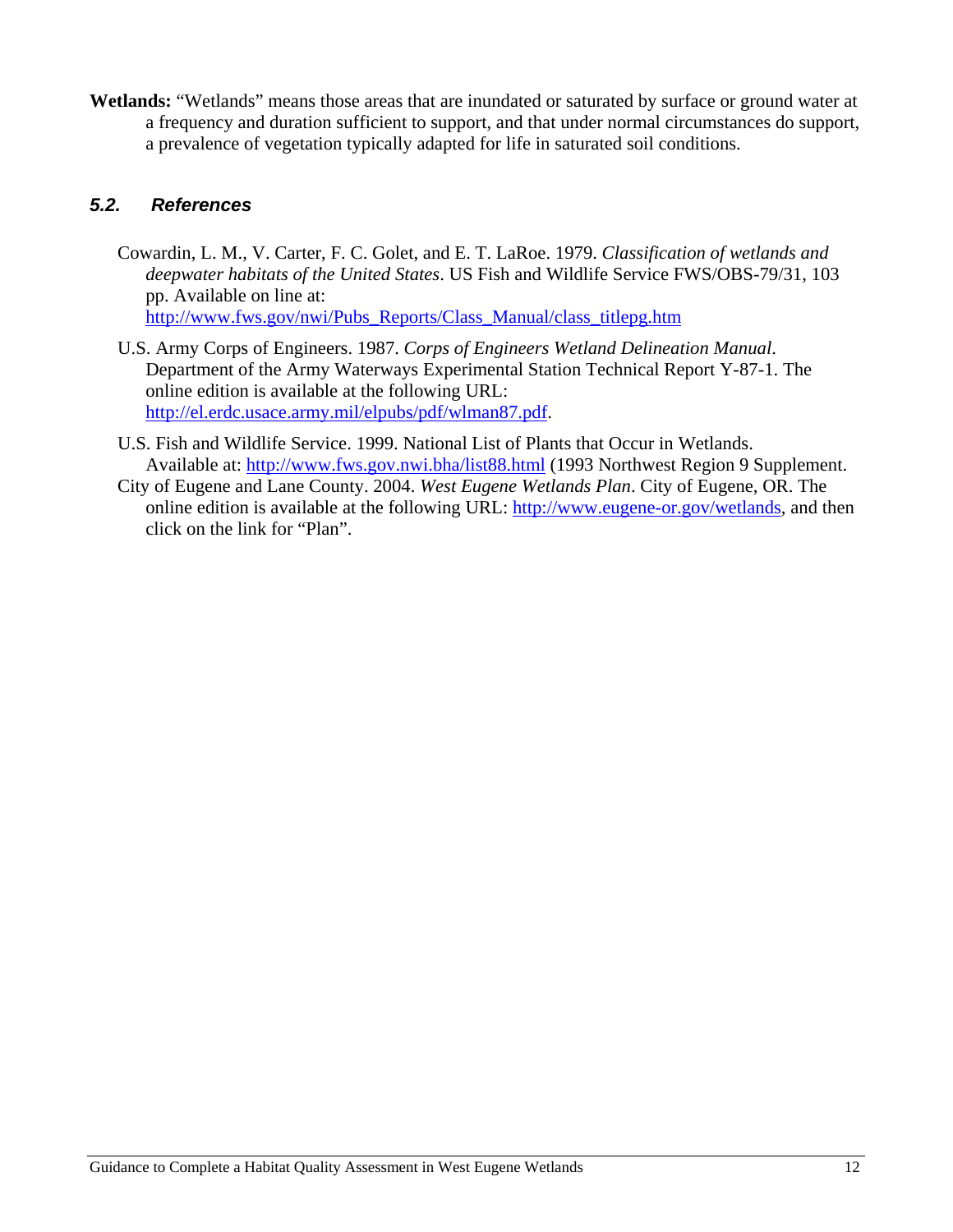# <span id="page-14-0"></span>**6. Forms**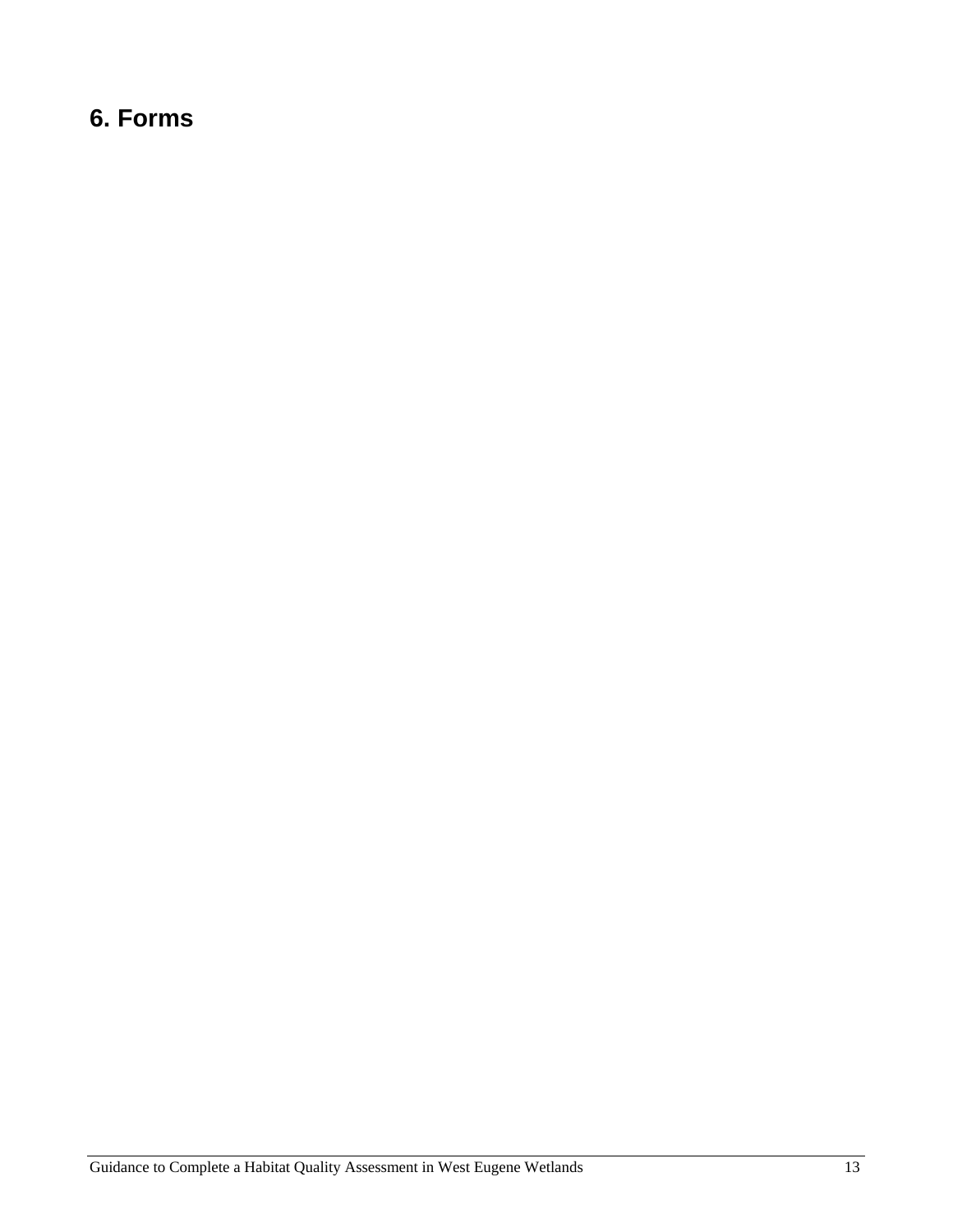#### <span id="page-15-0"></span> $6.1.$ Form 1: Site Conditions & History

| 1) Existing Conditions:                                                                                                                                                                   |  |
|-------------------------------------------------------------------------------------------------------------------------------------------------------------------------------------------|--|
|                                                                                                                                                                                           |  |
|                                                                                                                                                                                           |  |
|                                                                                                                                                                                           |  |
| 2) Recent Management History:                                                                                                                                                             |  |
|                                                                                                                                                                                           |  |
| ,我们也不会有什么。""我们的人,我们也不会有什么?""我们的人,我们也不会有什么?""我们的人,我们也不会有什么?""我们的人,我们也不会有什么?""我们的人                                                                                                          |  |
|                                                                                                                                                                                           |  |
| 3) Have any of the following management actions taken place on the site within the last 5<br>years? Please indicate the type, location, extent, and timing on this form and the site map. |  |
| $\square$ Soil Disturbance $\square$ Hydrologic Alteration $\square$ Herbicide Application $\square$ Grazing                                                                              |  |
|                                                                                                                                                                                           |  |
|                                                                                                                                                                                           |  |
|                                                                                                                                                                                           |  |
| Other plant community altering activity (please describe) ______________________                                                                                                          |  |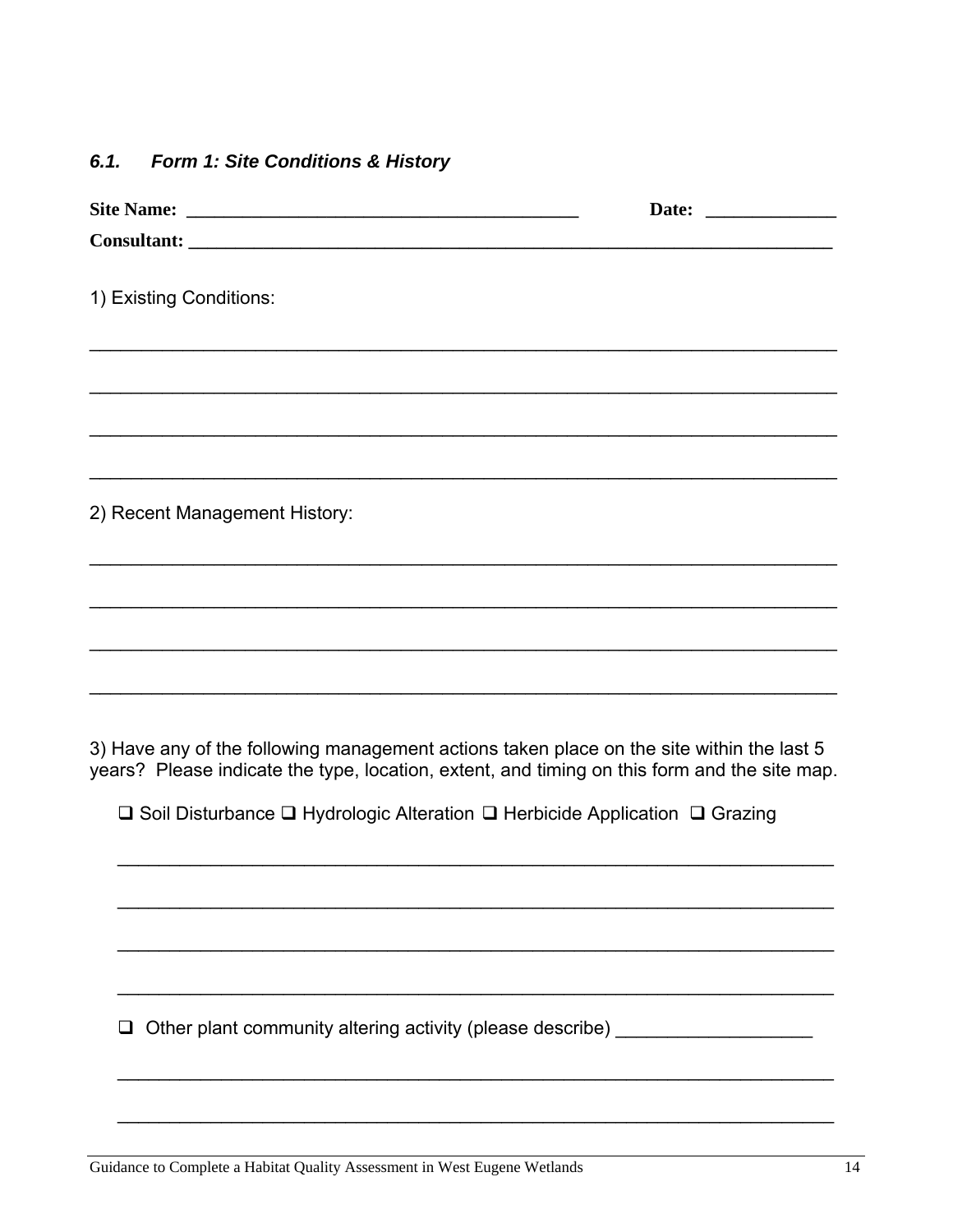4) Indicate below  $(\checkmark)$  which of the following vegetation types are present on the site.

|        | <b>Forested</b>     | where trees have $>30\%$ cover.                                                 |  |  |  |
|--------|---------------------|---------------------------------------------------------------------------------|--|--|--|
|        | Scrub/shrub         | Areas where shrubs (woody plants such as willows and small trees under 20       |  |  |  |
|        |                     | feet in height) have $>30\%$ cover.                                             |  |  |  |
| □      | <b>Wet Prairie</b>  | A herbaceous plant community typically dominated by <i>Deschampsia</i>          |  |  |  |
|        |                     | cespitosa (tufted hairgrass), seasonally flooded or saturated.                  |  |  |  |
| □      | <b>Emergent</b>     | Areas with rooted, herbaceous wetland plants that may be temporarily or         |  |  |  |
|        |                     | permanently flooded at the base but are nearly always exposed at the upper      |  |  |  |
|        |                     | portion. The emergent vegetation must provide at least 30% cover of the         |  |  |  |
|        |                     | ground and be the upper-most layer.                                             |  |  |  |
| $\Box$ | <b>Vernal Pool</b>  | Areas covered by shallow water for variable periods from winter to spring,      |  |  |  |
|        |                     | but may be completely dry for most of the summer and fall.                      |  |  |  |
| ❏      | <b>Agricultural</b> | This wetland type describes recently or currently cultivated areas. Often       |  |  |  |
|        | Wetland             | dominated by non-native grass species.                                          |  |  |  |
| $\Box$ | Pasture/Old         | Pasture/old field wetland type includes all sites that are dominated by non-    |  |  |  |
|        | <b>Field</b>        | native plant species not currently in active cultivation, but have a history of |  |  |  |
|        | Wetland             | agricultural use.                                                               |  |  |  |

5) Indicate if any of the following plant species listed below (considered rare for the purposes and policies of the WEWP) have been found on the site.

#### **Rare Plants:**

#### **Common Name Scientific Name**

| $\Box$ white-topped aster  | Aster curtus                      |
|----------------------------|-----------------------------------|
| $\Box$ Willamette daisy    | Erigeron decumbens var. decumbens |
| $\Box$ shaggy horkelia     | Horkelia congesta                 |
| $\Box$ Bradshaw's lomatium | Lomatium bradshawii               |
| $\Box$ Timwort             | Cicendia quadrangularis           |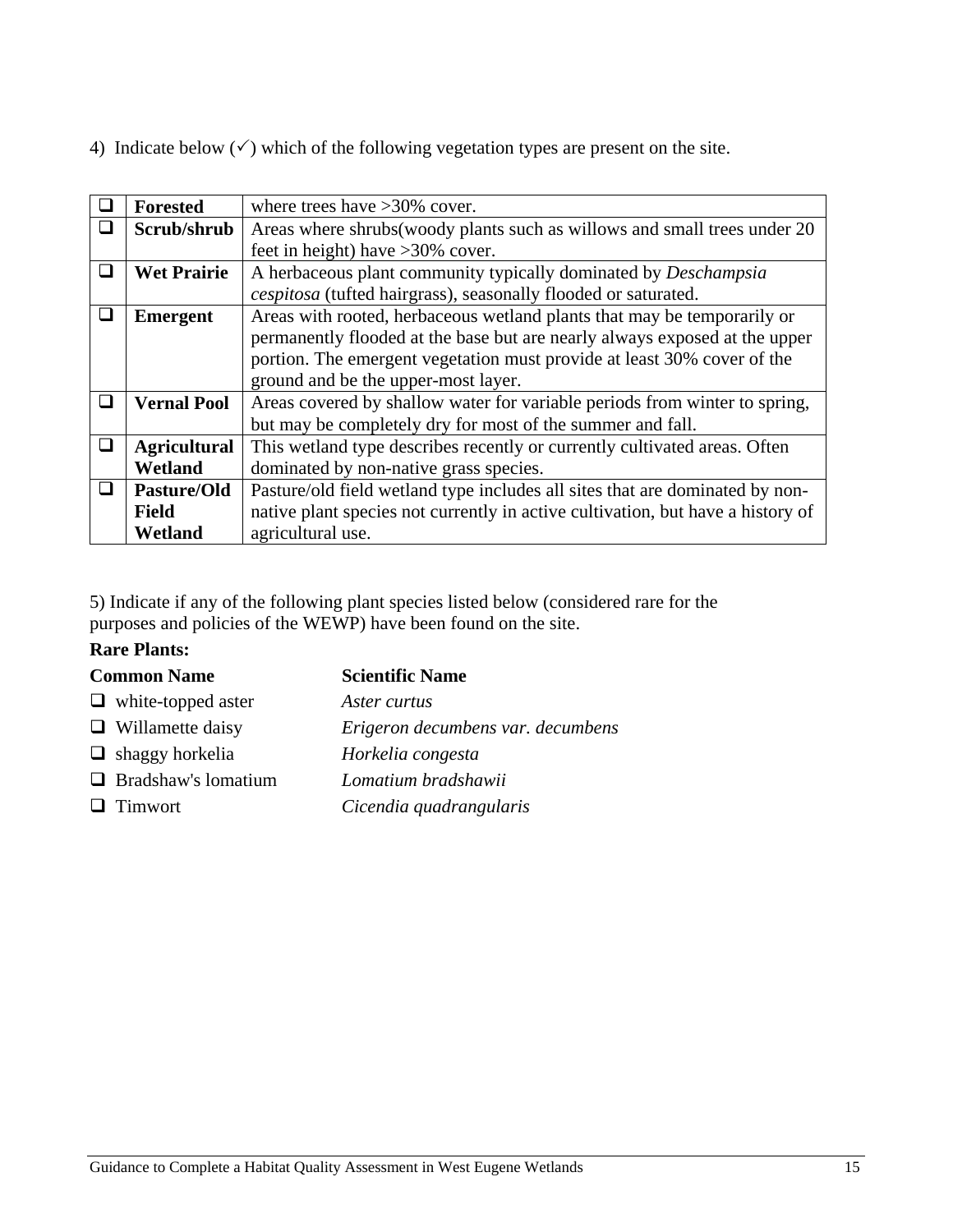#### *6.2.Form 2: Plant Checklist*

<span id="page-17-0"></span>

|                                                                                                                                         |                                                                                                               |  |                                      |  |                                 |  | Consultant:               |  |
|-----------------------------------------------------------------------------------------------------------------------------------------|---------------------------------------------------------------------------------------------------------------|--|--------------------------------------|--|---------------------------------|--|---------------------------|--|
|                                                                                                                                         | Checklist Page 1<br>Habitat Polygon:                                                                          |  |                                      |  |                                 |  |                           |  |
| Indicate the abundance of each species using the appropriate category: $D =$ Dominant (>25%), $C =$ Common (15-24%), $U =$ Uncommon (3- |                                                                                                               |  |                                      |  |                                 |  |                           |  |
|                                                                                                                                         | 14%), $T = Trace$ (1 plant to 3%). Species considered rare by the WEW Plan are listed at the end of the form. |  |                                      |  |                                 |  |                           |  |
|                                                                                                                                         | Acer macrophyllum                                                                                             |  | Briza minor                          |  | Castilleja tenuis               |  | Deschampsia cespitosa     |  |
|                                                                                                                                         | Achillea millefolium                                                                                          |  | Brodiaea coronaria                   |  | Ceanothus sp.                   |  | Deschampsia danthonioides |  |
|                                                                                                                                         | Agrostis exarata                                                                                              |  | Brodiaea sp.                         |  | Centarium erythraeae            |  | Deschampsia elongata      |  |
|                                                                                                                                         | Agrostis stolonifera/capillaris                                                                               |  | Bromus carinatus                     |  | Centaurea pratensis             |  | Dianthus armeria          |  |
|                                                                                                                                         | Aira caryophyllea                                                                                             |  | Bromus hordeaceus                    |  | Centaurium muhlenbergii         |  | Dichelostemma congestum   |  |
|                                                                                                                                         | Alisma lanceolatum                                                                                            |  | Bromus inermis                       |  | Centunculus minimus             |  | Dipsacus fullonum         |  |
|                                                                                                                                         | Alisma triviale                                                                                               |  | Bromus rigidus                       |  | Cerastium glomeratum            |  | Downingia elegans         |  |
|                                                                                                                                         | Allium amplectens                                                                                             |  | Calandrinia ciliata                  |  | Cichorium intybus               |  | Downingia sp.             |  |
|                                                                                                                                         | Alnus rubra                                                                                                   |  | Callitriche heterophylla             |  | Cirsium arvense                 |  | Downingia yina            |  |
|                                                                                                                                         | Alopecurus geniculatus                                                                                        |  | Callitriche stagnalis                |  | Cirsium vulgare                 |  | Echinochloa crus-galli    |  |
|                                                                                                                                         | Alopecurus pratensis                                                                                          |  | Callitriche verna                    |  | Collomia grandiflora            |  | Eleocharis acicularis     |  |
|                                                                                                                                         | Amelanchier alnifolia                                                                                         |  | Calystegia sepium                    |  | Commandra umbellata             |  | Eleocharis obtusa         |  |
|                                                                                                                                         | Anagallis arvensis                                                                                            |  | Camassia leichtlinii var. suksdorfii |  | Conium maculatum                |  | Eleocharis palustris      |  |
|                                                                                                                                         | Anaphalis margaritacea                                                                                        |  | Camassia quamash var. maxima         |  | Convolvulus arvensis            |  | Eleocharis quadrangulata  |  |
|                                                                                                                                         | Anthemis cotula                                                                                               |  | Cardamine oligosperma                |  | Crataegus monogyna              |  | Elymus elymoides          |  |
|                                                                                                                                         | Anthoxanthum odoratum                                                                                         |  | Cardamine penduliflora               |  | Crataegus monogyna x suksdorfii |  | Elymus glaucus            |  |
|                                                                                                                                         | Anthriscus caucalis                                                                                           |  | Carex densa                          |  | Crataegus suksdorfii            |  | Epilobium brachycarpum    |  |
|                                                                                                                                         | Aristida oligantha                                                                                            |  | Carex feta                           |  | Crepis capillaris               |  | Epilobium ciliatum        |  |
|                                                                                                                                         | Arrhenatherum elatius                                                                                         |  | Carex obnupta                        |  | Cuscuta sp.                     |  | Epilobium densiflorum     |  |
|                                                                                                                                         | Aster hallii                                                                                                  |  | Carex ovalis                         |  | Cynosurus cristatus             |  | Epilobium pygmaeum        |  |
|                                                                                                                                         | Avena fatua                                                                                                   |  | Carex pachystachya                   |  | Cynosurus echinatus             |  | Equisetum arvense         |  |
|                                                                                                                                         | Barbarea orthoceras                                                                                           |  | Carex pellita                        |  | Cyperus eragrostis              |  | Equisetum sp.             |  |
|                                                                                                                                         | Beckmannia syzigachne                                                                                         |  | Carex species                        |  | Cyperus squarrosus              |  | Erechtites minima         |  |
|                                                                                                                                         | Berberis aquifolium                                                                                           |  | Carex stipata                        |  | Cytisus scoparius               |  | Eriophyllum lanatum       |  |
|                                                                                                                                         | Betula cf pendula/pubescens                                                                                   |  | Carex tumulicola                     |  | Dactylis glomerata              |  | Eryngium petiolatum       |  |
|                                                                                                                                         | Bidens cernua                                                                                                 |  | Carex unilateralis                   |  | Danthonia californica           |  | Festuca arundinacea       |  |
|                                                                                                                                         | Bidens frondosa                                                                                               |  | Carex vesicaria                      |  | Daucus carota                   |  | Festuca rubra             |  |
|                                                                                                                                         | Brassica rapa                                                                                                 |  | Carex feta                           |  | Delphinium menzeisii            |  | Downingia yina            |  |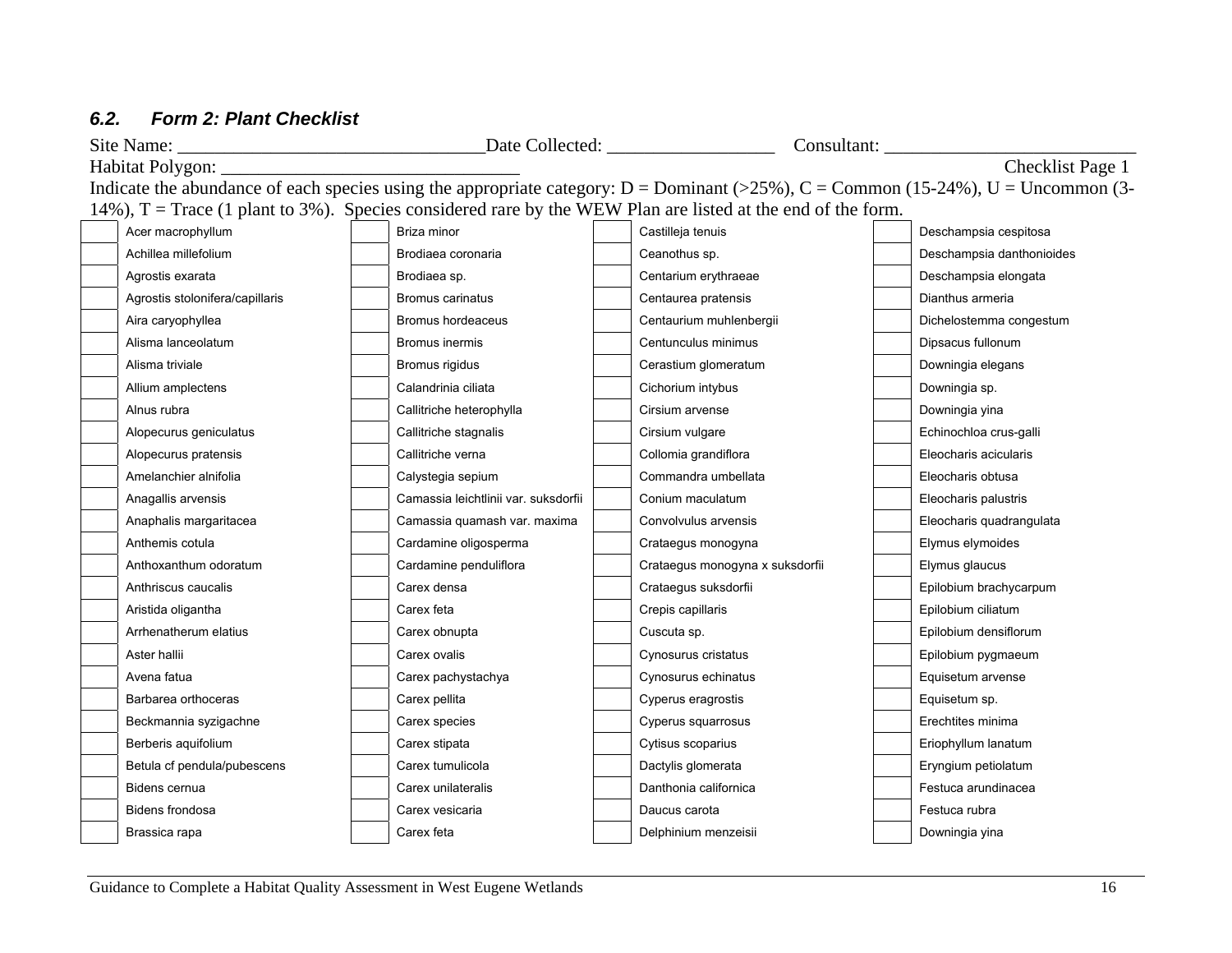|                               | Date Collected: ____________________ |                            |                                  |  |
|-------------------------------|--------------------------------------|----------------------------|----------------------------------|--|
| Habitat Polygon: ____________ |                                      |                            | Checklist Page 2                 |  |
| Fragaria virginiana           | Juncus ensifolius                    | Lotus unifoliolatus        | Navarretia squarrosa             |  |
| Fraxinus latifolia            | Juncus marginatus                    | Ludwigia palustris         | Nemophila menziesii              |  |
| Galium aparine                | Juncus nevadensis                    | Lupinus bicolor            | Nemophila parviflora             |  |
| Galium parisiense             | Juncus oxymeris                      | Lupinus polyphyllus        | Oenanthe sarmentosa              |  |
| Galium trifidum               | Juncus patens                        | Lupinus rivularis          | Orthocarpus bracteosus           |  |
| Galium triflorum              | Juncus tenuis                        | Luzula comosa              | Panicum acuminatum ssp. fasc.    |  |
| Gentiana sceptrum             | Kickxia elatine                      | Lycopus americanus         | Panicum capillare ssp. capillare |  |
| Geranium dissectum            | Koeleria macrantha                   | Lythrum hyssopifolia       | Parentucellia viscosa            |  |
| Geranium spp.                 | Lactuca saligna                      | Lythrum portula            | Paspalum distichum               |  |
| Geum macrophyllum             | Lactuca serriola                     | Lythrum salicaria          | Perideridia gairdneri            |  |
| Glyceria occidentalis         | Lamium purpureum                     | Madia elegans              | Perideridia oregana              |  |
| Gnaphalium palustre           | Lasthenia glaberrima                 | Madia glomerata            | Phalaris aquatica                |  |
| Gnaphalium purpureum          | Lathyrus aphaca                      | Madia sativa               | Phalaris arundinacea             |  |
| Gnaphalium uliginosum         | Lathyrus latifolius                  | Malus fusca                | Phleum pratense                  |  |
| Gratiola ebracteata           | Lathyrus sphaericus                  | Malus xdomestica           | Phlox gracilis                   |  |
| Grindelia integrifolia        | Leersia oryzoides                    | Matricaria discoidea       | Physocarpus capitatus            |  |
| Heracleum lanatum             | Leontodon taraxacoides               | Mazus japonicus            | Plagiobothrys figuratus          |  |
| Heterocodon rariflorum        | Lepidium campestre                   | Melilotus alba             | Plagiobothrys scouleri           |  |
| Holcus lanatus                | Lepidium sp.                         | Mentha piperita            | Plantago lanceolata              |  |
| Hordeum brachyantherum        | Leucanthemum vulgare                 | Mentha pulegium            | Plantago major                   |  |
| Hordeum geniculatum           | Ligustrum sp.                        | Mentha spicata             | Plectritis congesta              |  |
| Hypericum anagalloides        | Lindernia dubia                      | Microseris laciniata       | Poa annua                        |  |
| Hypericum perforatum          | Linum bienne                         | Mimulus guttatus var. dep. | Poa compressa                    |  |
| Hypochaeris radicata          | Lolium multiflorum                   | Moenchia erecta            | Poa pratensis                    |  |
| Iris pseudacorus              | Lolium perenne                       | Montia fontana             | Polygonum aviculare              |  |
| Isoetes nutalli               | Lomatium nudicaule                   | Montia linearis            | Polygonum douglasii              |  |
| Isoetes sp.                   | Lomatium utriculatum                 | Myosotis discolor          | Polygonum hydropiperoides        |  |
| Juncus acuminatus             | Lonicera ciliosa                     | Myosotis laxa              | Polygonum persicaria             |  |
| Juncus articulatus            | Lonicera hispidula                   | Myosotis verna (Jepson)    | Polypogon monspeliensis          |  |
| Juncus bolanderi              | Lotus corniculatus                   | Myriophyllum aquaticum     | Polystichum munitum              |  |
| Juncus bufonius               | Lotus formosissimus                  | Myosurus minimus           | Populus trichocarpa              |  |
| Juncus effusus                | Lotus micranthus                     | Navarretia intertexta      | Potentilla gracilis              |  |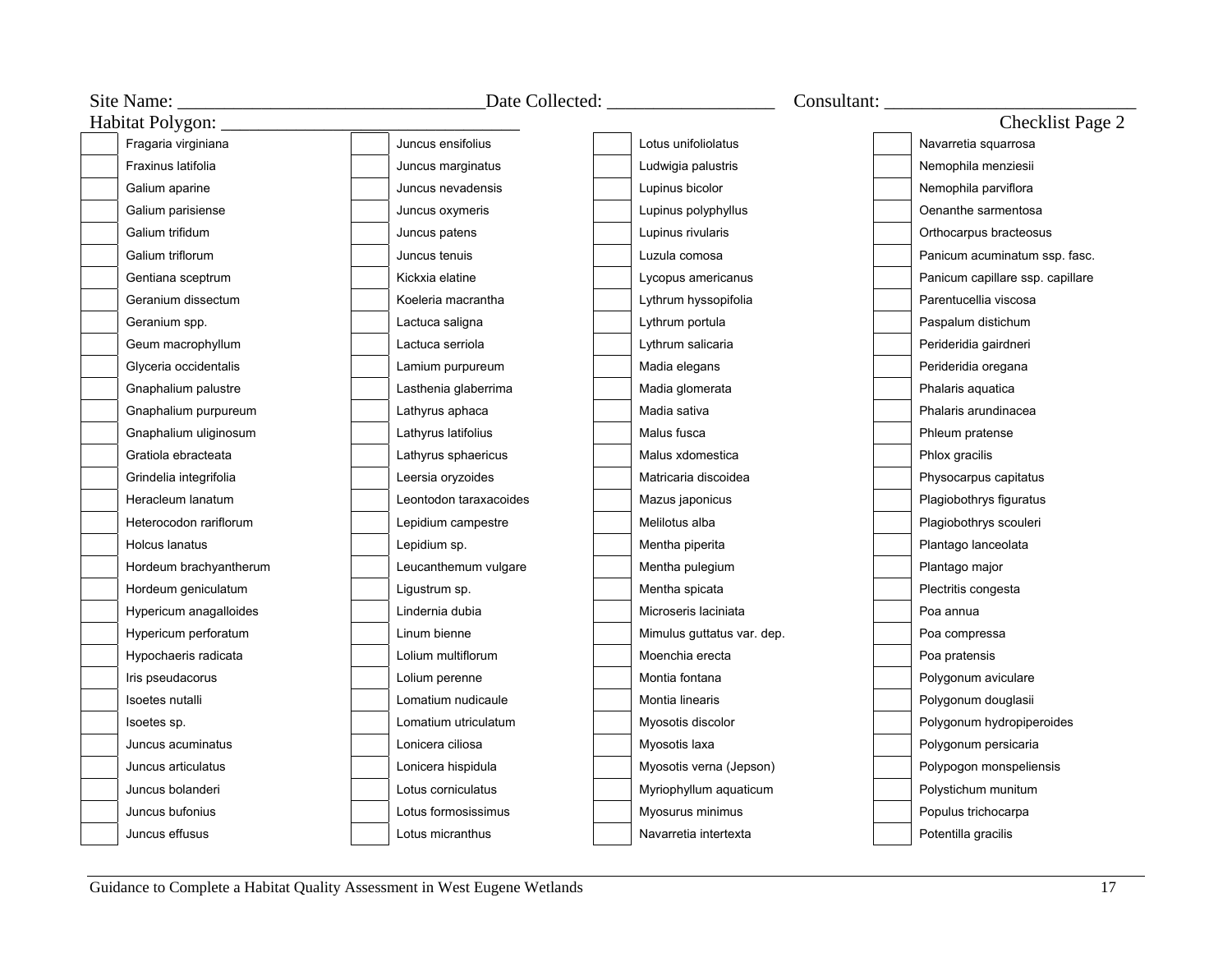| Site Name:                        |                                      |                                        | Consultant:                       |
|-----------------------------------|--------------------------------------|----------------------------------------|-----------------------------------|
| Habitat Polygon: __               |                                      |                                        | Checklist Page 3                  |
| Prunella vulgaris var. lanceolata | Rumex conglomeratus                  | Sparganium emersum                     | Vicia hirsuta                     |
| Prunella vulgaris var. vulgaris   | Rumex crispus                        | Spergula arvensis                      | Vicia sativa                      |
| Prunus avium                      | Rumex salicifolius                   | Spergularia rubra                      | Vicia tetrasperma                 |
| Prunus sp.                        | Salix geyeriana                      | Spiraea douglasii                      | Vulpia bromoides                  |
| Pseudotsuga menziesii             | Salix hookeriana                     | Spiranthes romanzoffiana               | Vulpia myuros                     |
| Psilocarphus elatior              | Salix lucida                         | Stellaria calycantha                   | Vulpia sp. (annual)               |
| Psilocarphus spp.                 | Salix scouleriana                    | Stellaria longipes                     | Wyethia angustifolia              |
| Pteridium aquilinum               | Salix sessilifolia                   | Stellaria media                        | Zigadenus venenosus               |
| Pyrrocoma racemosa                | Salix sitchensis                     | Symphoricarpos albus                   |                                   |
| Pyrus communis                    | Salix sp.                            | Taraxacum officinale                   | <b>RARE SPECIES</b>               |
| Quercus garryana                  | Sanicula sp.                         | Thalictrum polycarpum                  | Aster curtus                      |
| Quercus kelloggii                 | Sanguisorba annua                    | Torilis arvensis                       | Cicendia quadrangularis           |
| Ranunculus alismaefolius          | Sanguisorba minor                    | Toxicodendron diversiloba              | Erigeron decumbens var. decumbens |
| Ranunculus aquatilis              | Saxifraga integrifolia               | Trichostema lanceolatum                | Horkelia congesta ssp. congesta   |
| Ranunculus arvensis               | Saxifraga oregana                    | Trifolium dubium                       | Lomatium bradshawii               |
| Ranunculus flammula               | Scirpus acutus                       | Trifolium hybridum                     |                                   |
| Ranunculus occidentalis           | Scirpus microcarpus                  | Trifolium pratense                     |                                   |
| Ranunculus orthorhynchus          | Scirpus tabernaemontani<br>(validus) | Trifolium repens                       |                                   |
| Ranunculus repens                 | Senecio jacobaea                     | Trifolium subterraneum                 |                                   |
| Ranunculus sceleratus             | Senecio sylvaticus                   | Trifolium variegatum                   |                                   |
| Ranunculus uncinatus              | Senecio vulgaris                     | Triphysaria versicolor ssp. versicolor |                                   |
| Rhamnus purshiana                 | Sherardia arvensis                   | Triteleia hyacinthina                  |                                   |
| Rorippa curvisiliqua              | Sidalcea campestris                  | Triticum aestivum                      |                                   |
| Rorippa nasturtium-aquaticum      | Sidalcea virgata                     | Typha latifolia                        |                                   |
| Rosa eglanteria                   | Sisyrinchium californicum (Jep)      | Verbascum blattaria                    |                                   |
| Rosa multiflora                   | Sisyrinchium hitchcockii             | Verbascum thapsus                      |                                   |
| Rosa nutkana                      | Sisyrinchium idahoense               | Veronica americana                     |                                   |
| Rosa pisocarpa                    | Solanum dulcamara                    | Veronica arvensis                      |                                   |
| Rubus armeniacus                  | Solanum nigrum                       | Veronica peregrina                     |                                   |
| Rubus laciniatus                  | Solidago canadensis                  | Veronica scutellata                    |                                   |
| Rubus ursinus                     | Sonchus asper                        | Viburnum ellipticum                    |                                   |
| Rumex acetosella                  | Sorghum halapense                    | Vicia cracca                           |                                   |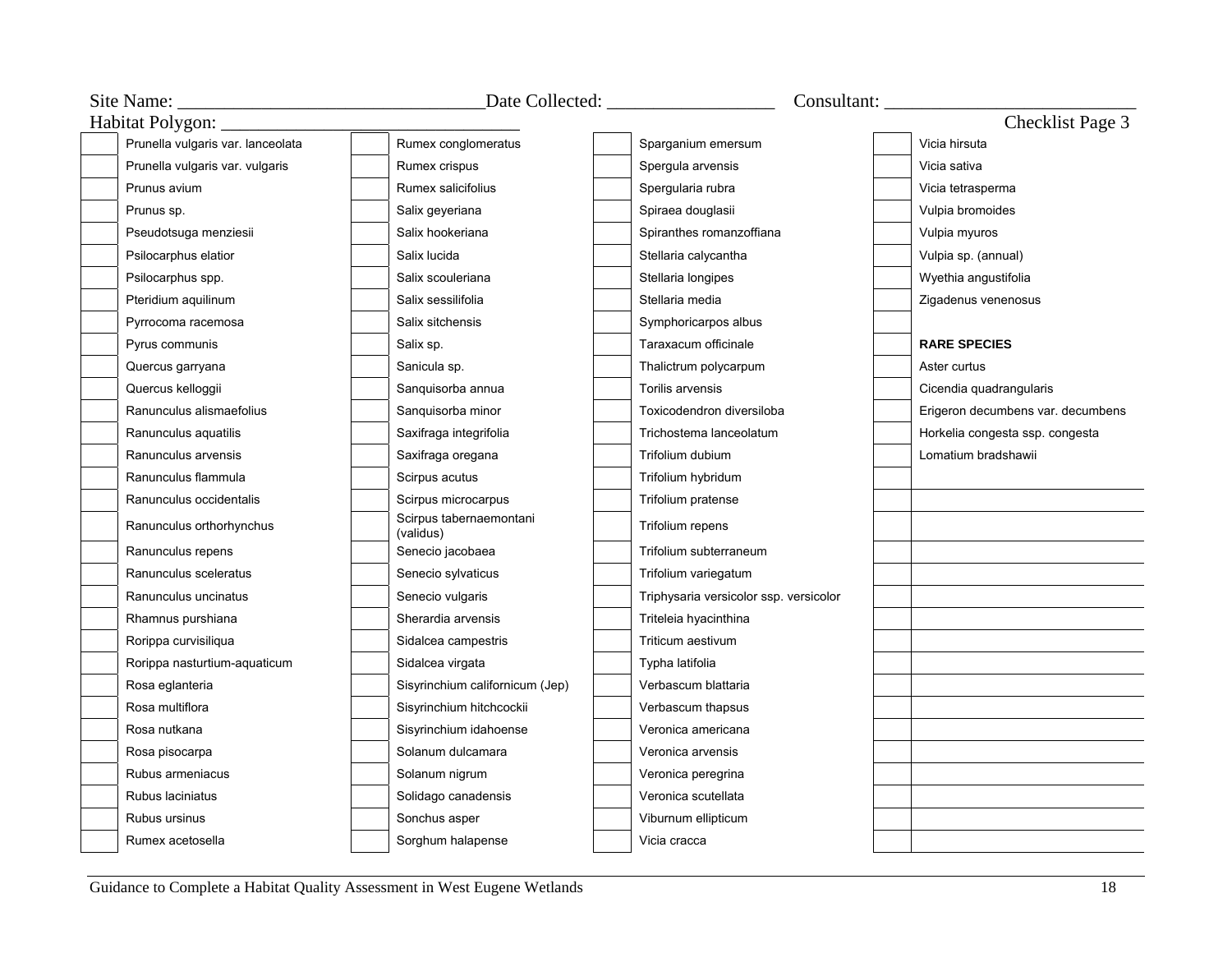#### <span id="page-20-0"></span>*6.3. Form 3: Vegetation Assessment*

| <b>Site Name:</b>       | Date Data Collected: |
|-------------------------|----------------------|
| <b>Consultant:</b>      |                      |
| <b>Habitat Polygon:</b> | <b>Plot Letter:</b>  |

For each plot, record all plant species with at least 10% cover using ocular estimates. Depending on the habitat type, use the following plot radii: 5' for wet prairie, emergent, vernal pool, agriculture field or old pasture, 30' for shrub-scrub or forest (measure tree saplings less than 45" high in shrub layer). Record the name of each species, its wetland indicator symbol, strata, whether it is a native or non-native species and its cover value. Also indicate the total cover, relative native cover, the cover of native shrubs and trees, as well as the presence of hummocky topography.

|                | <b>Species</b>                                               | Indicator<br>Symbol <sup>1</sup> | Strata <sup>2</sup> | Origin $3$ | %<br>Cover <sup>4</sup> |  |  |
|----------------|--------------------------------------------------------------|----------------------------------|---------------------|------------|-------------------------|--|--|
| $\mathbf{1}$   |                                                              |                                  |                     |            |                         |  |  |
| $\overline{2}$ |                                                              |                                  |                     |            |                         |  |  |
| 3              |                                                              |                                  |                     |            |                         |  |  |
| $\overline{4}$ |                                                              |                                  |                     |            |                         |  |  |
| 5              |                                                              |                                  |                     |            |                         |  |  |
| $\,6$          |                                                              |                                  |                     |            |                         |  |  |
| $\overline{7}$ |                                                              |                                  |                     |            |                         |  |  |
| 8              |                                                              |                                  |                     |            |                         |  |  |
| 9              |                                                              |                                  |                     |            |                         |  |  |
| 10             |                                                              |                                  |                     |            |                         |  |  |
|                | Total percent cover:                                         |                                  |                     |            |                         |  |  |
|                | Relative native percent cover <sup>5</sup> :                 |                                  |                     |            |                         |  |  |
|                | Absolute percent cover of all native shrubs (if applicable): |                                  |                     |            |                         |  |  |
|                | Absolute percent cover of all native trees (if applicable):  |                                  |                     |            |                         |  |  |
|                | Is hummocky topography present? (Yes or No)                  |                                  |                     |            |                         |  |  |

<sup>1</sup> – Record each species' indicator symbol (i.e., OBL, FACW, FAC, FACU, UPL, NOL) as listed in the "National List of Plant Species that Occur in Wetlands" published by the U.S. Fish and Wildlife Service available at

- <http://www.fws.gov/nwi/bha/list88.html> (Region 9, Northwest)<br><sup>2</sup> Record the strata where each species is located: herbs (H), shrub (S), or tree (T)
- $3$  Indicate whether the species is native (N) or introduced (I)
- <sup>4</sup> Estimate the percent cover of each species present within the plot (10-100%)
- $5 -$  Calculate the relative native percent cover by dividing the absolute native percent cover by the total percent cover.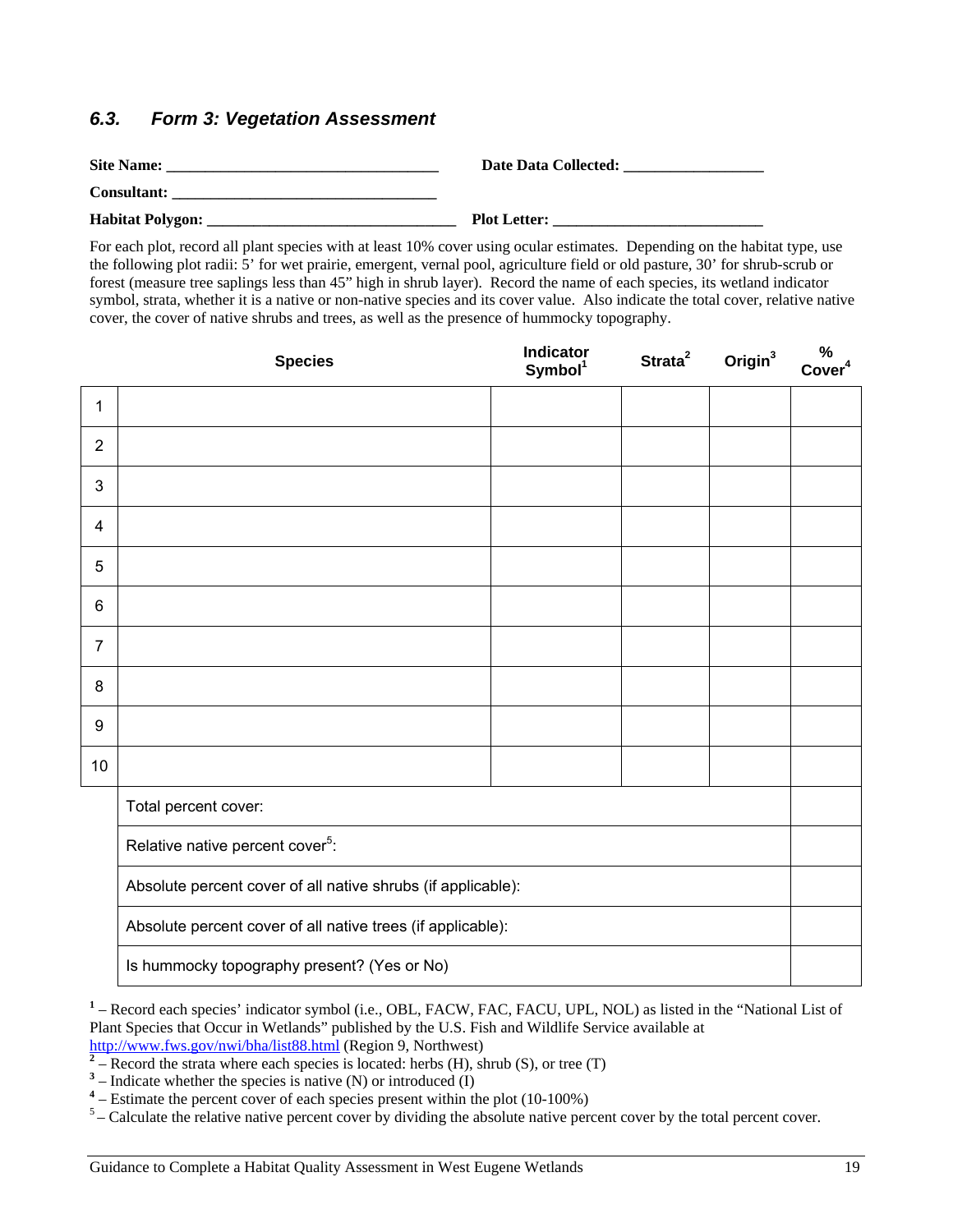### <span id="page-21-0"></span>*6.4. Form 4: Rating System*

Depending on the habitat type, use one of Forms 4.1-4.4 to assign a quality rating to each polygon delineated on your map. Each habitat polygon should have its own form. Use the results recorded on Forms 1-3 to fill in the blanks below by matching your results to their equivalent point score. Add up your total score and record it in the blank labeled 'Habitat Type Polygon Total Score.' Compare your total score to the point scale at the bottom of the page to obtain your approximate habitat quality rating. The final rating determination will be made by the Mitigation Bank Coordinator after field verification of the final report.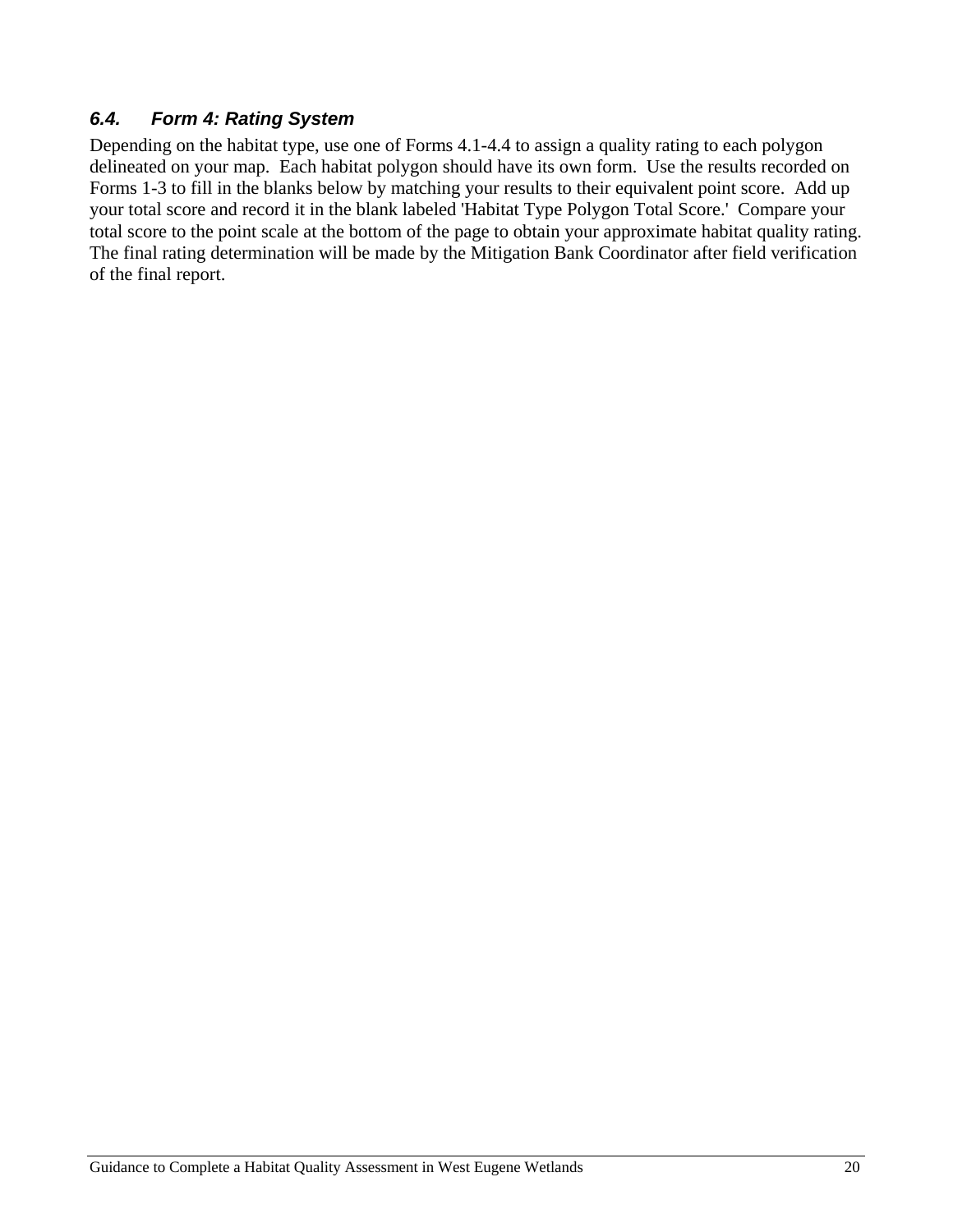<span id="page-22-0"></span>

| Site Name              | $\cdots$ of a runity of                                                                      |                      | reunant Pierre Habitat<br>Date                    |                       |
|------------------------|----------------------------------------------------------------------------------------------|----------------------|---------------------------------------------------|-----------------------|
| <b>Consultant Name</b> |                                                                                              | Habitat Polygon Code |                                                   |                       |
|                        |                                                                                              |                      |                                                   |                       |
| Form                   | <b>Habitat Attribute</b>                                                                     | <b>Points</b>        |                                                   |                       |
| 1                      | Are rare plants present?                                                                     |                      |                                                   |                       |
|                        | Yes                                                                                          | 50                   |                                                   |                       |
|                        | No                                                                                           | $\mathbf 0$          |                                                   |                       |
| $\mathbf{2}$           | <b>Total Native Species</b><br>Diversity within the Habitat<br>Polygon                       |                      | Rare Plant Score                                  |                       |
|                        | $>$ or = 15                                                                                  | 25                   |                                                   |                       |
|                        | $10 - 14$                                                                                    | 10                   |                                                   |                       |
|                        | $5-9$                                                                                        | 5                    |                                                   |                       |
|                        | $5$                                                                                          | $\mathbf{1}$         |                                                   |                       |
|                        |                                                                                              |                      | Native Species Diversity Score                    |                       |
| 3                      | <b>Average Deschampsia</b><br>cespitosa Percent Cover<br><b>Calculated from Plot Forms</b>   |                      |                                                   |                       |
|                        | $>$ or = 25                                                                                  | 20                   |                                                   |                       |
|                        | $10 - 24$                                                                                    | 10                   |                                                   |                       |
|                        | $5 - 10$                                                                                     | 5                    |                                                   |                       |
|                        | $0 - 5$                                                                                      | 1                    |                                                   |                       |
|                        | <b>Average Percent Native</b>                                                                |                      | Deschampsia cespitosa Cover<br>Score              |                       |
| 3                      | <b>Cover Calcualted from Plot</b>                                                            |                      |                                                   |                       |
|                        | <b>Forms</b>                                                                                 |                      |                                                   |                       |
|                        | $> or = 60$                                                                                  | 25                   |                                                   |                       |
|                        | 40-59                                                                                        | 10                   |                                                   |                       |
|                        | 25-49                                                                                        | $\sqrt{5}$           |                                                   |                       |
|                        | $0 - 24$                                                                                     | 1                    |                                                   |                       |
| 3                      | Is hummocky topography<br>present in any plot?                                               |                      | <b>Average Native Cover Score</b>                 |                       |
|                        | Yes                                                                                          | 10                   |                                                   |                       |
|                        | No                                                                                           | $\mathbf 0$          |                                                   |                       |
|                        |                                                                                              |                      | Hummocky Topography Score                         |                       |
|                        |                                                                                              |                      | <b>Habitat Type Polygon Total</b><br><b>Score</b> |                       |
|                        |                                                                                              |                      |                                                   |                       |
|                        |                                                                                              |                      | <b>Total Score Point Scale</b>                    | <b>Quality Rating</b> |
|                        | Your 'Habitat Type Polygon Total Score' will fall                                            |                      | $> or = 50$                                       | Excellent             |
|                        | into one of the categories listed to the right.                                              |                      | 40-49                                             | Good                  |
|                        | Where your polygon falls in the point scale<br>equates to an estimate of its quality rating. |                      | 25-39                                             | Fair                  |
|                        |                                                                                              |                      | $0 - 24$                                          | Poor                  |
|                        |                                                                                              |                      |                                                   |                       |

#### 6.4.1. Form 4.1: Wet Prairie/Agricultural Field Habitat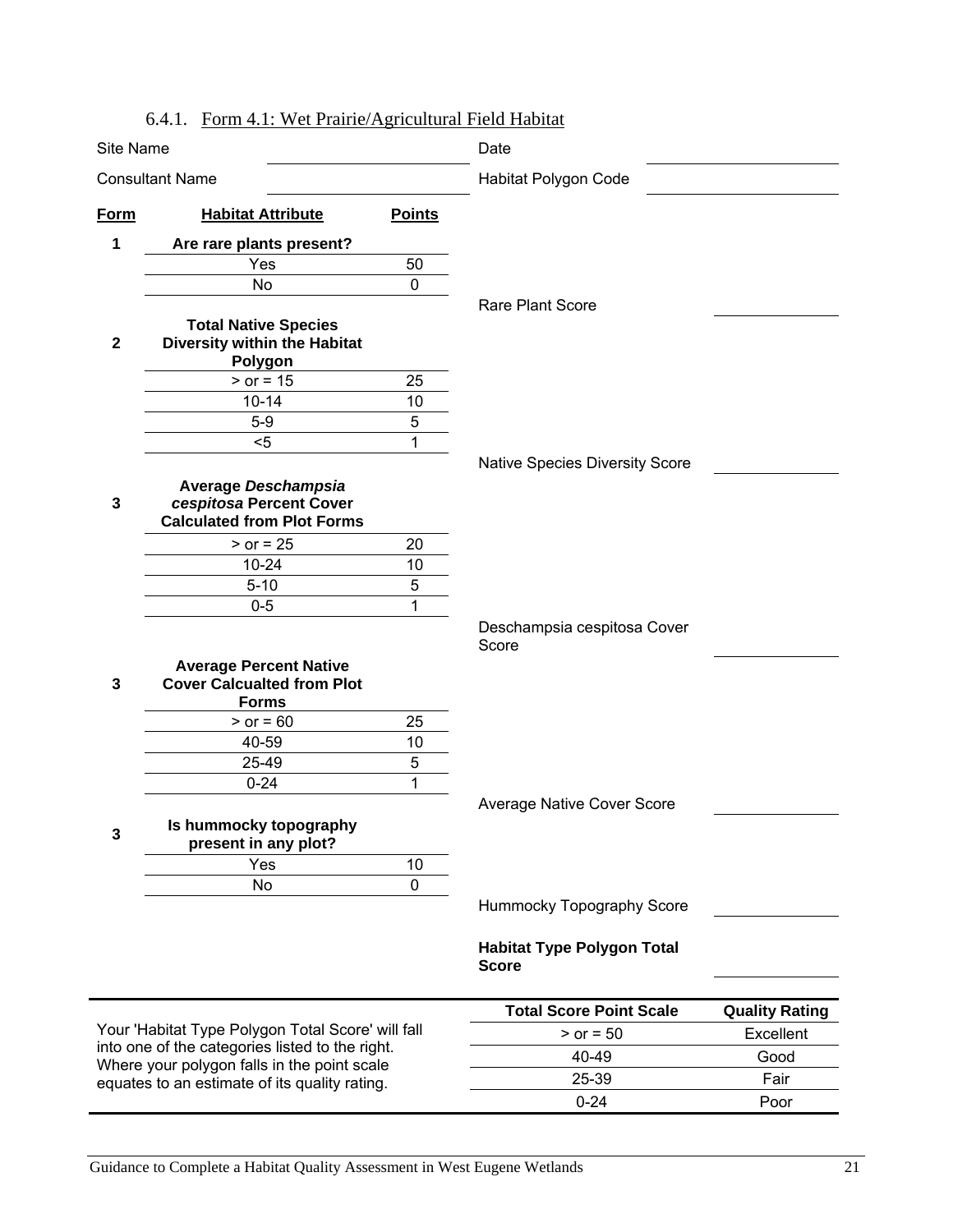<span id="page-23-0"></span>

|              | <b>Consultant Name</b>                                                   |               |                                                   |                   |
|--------------|--------------------------------------------------------------------------|---------------|---------------------------------------------------|-------------------|
|              | Date                                                                     |               |                                                   |                   |
|              | Habitat Polygon Code                                                     |               |                                                   |                   |
|              |                                                                          |               |                                                   |                   |
| <b>Form</b>  | <b>Habitat Attribute</b>                                                 | <b>Points</b> |                                                   |                   |
| 1            | Are rare plants present?                                                 |               |                                                   |                   |
|              | Yes                                                                      | 25            |                                                   |                   |
|              | <b>No</b>                                                                | $\mathbf 0$   |                                                   |                   |
|              |                                                                          |               | Rare Plant Score                                  |                   |
| $\mathbf{2}$ | <b>Total Native Species Diversity</b><br>within the Habitat Polygon      |               |                                                   |                   |
|              | $>$ or = 5                                                               | 15            |                                                   |                   |
|              | $3 - 4$                                                                  | 10            |                                                   |                   |
|              | $\overline{2}$                                                           | 5             |                                                   |                   |
|              | $0 - 1$                                                                  | 1             |                                                   |                   |
|              |                                                                          |               | Native Species Diversity Score                    |                   |
| 3            | <b>Average Percent Native Cover</b><br><b>Calcualted from Plot Forms</b> |               |                                                   |                   |
|              | $>$ or = 60                                                              | 15            |                                                   |                   |
|              | 45-59                                                                    | 10            |                                                   |                   |
|              | 25-44                                                                    | 5             |                                                   |                   |
|              | $0 - 24$                                                                 | $\mathbf{1}$  |                                                   |                   |
|              |                                                                          |               | <b>Average Native Cover Score</b>                 |                   |
|              |                                                                          |               | <b>Habitat Type Polygon Total</b><br><b>Score</b> |                   |
|              | Your 'Habitat Type Polygon Total Score' will fall into                   |               | <b>Total Score Point Scale</b>                    | Quality<br>Rating |
|              | one of the categories listed to the right. Where your                    |               | $>$ or = 25                                       | Excellent         |
|              | polygon falls in the point scale equates to an                           |               | $15 - 24$                                         | Good              |
|              | estimate of its quality rating.                                          |               | $5 - 10$                                          | Fair              |
|              |                                                                          |               | $0 - 5$                                           | Poor              |

### 6.4.2. Form 4.2: Vernal Pool/Emergent Habitat

Site Name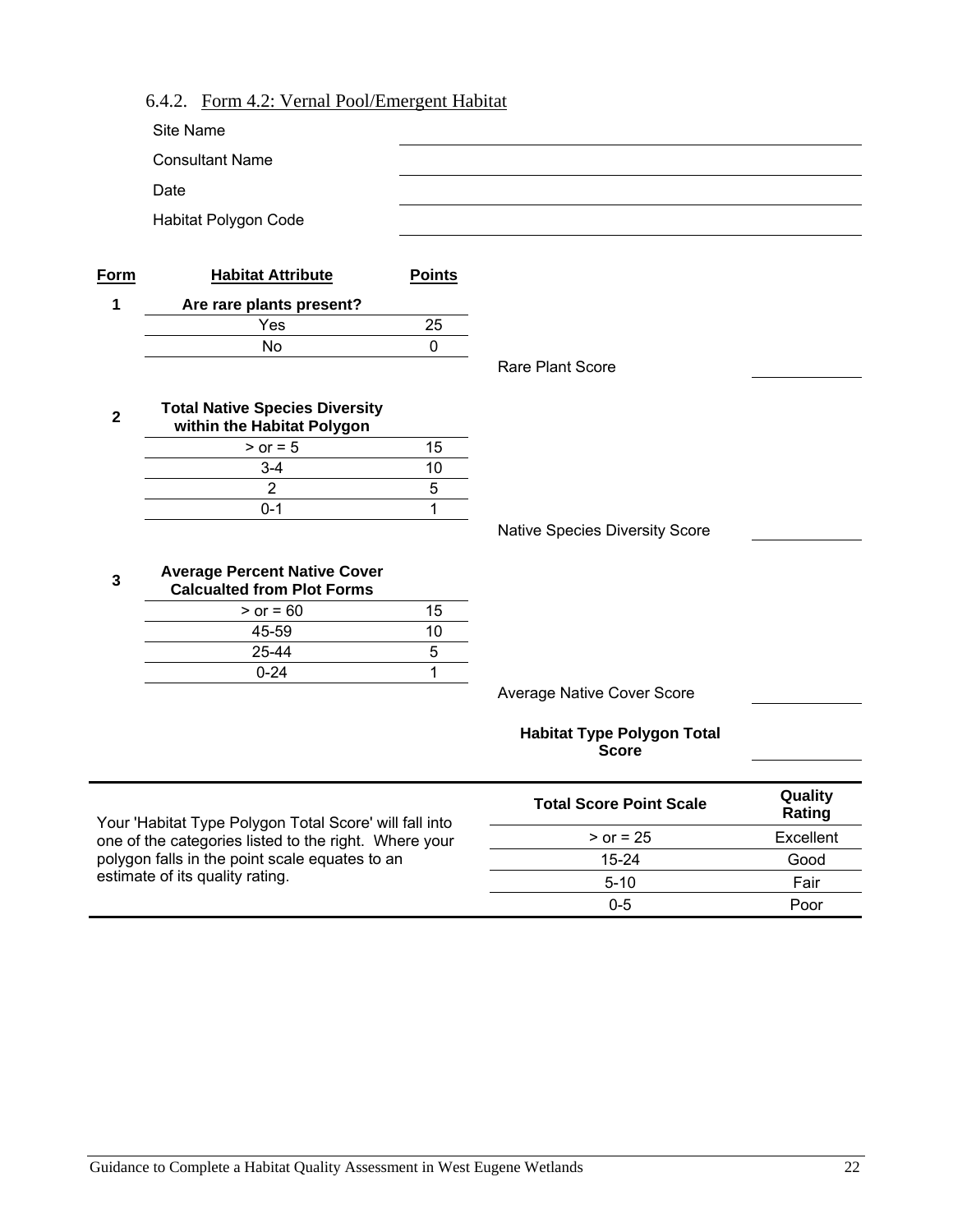<span id="page-24-0"></span>

|             | 6.4.3. Form 4.3: Scrub-Shrub Habitat                                                             |               |                                          |                   |
|-------------|--------------------------------------------------------------------------------------------------|---------------|------------------------------------------|-------------------|
|             | Site Name                                                                                        |               |                                          |                   |
|             | <b>Consultant Name</b>                                                                           |               |                                          |                   |
|             | Habitat Polygon Code                                                                             |               | Date                                     |                   |
| Form        | <b>Habitat Attribute</b>                                                                         | <b>Points</b> |                                          |                   |
| 1           | Are rare plants present?                                                                         |               |                                          |                   |
|             | Yes                                                                                              | 50            |                                          |                   |
|             | No                                                                                               | $\mathbf 0$   |                                          |                   |
| $\mathbf 2$ | <b>Total Native Species Diversity</b><br>within the Habitat Polygon                              |               | <b>Rare Plant Score</b>                  |                   |
|             | $>$ or = 8                                                                                       | 25            |                                          |                   |
|             | $5 - 7$                                                                                          | 10            |                                          |                   |
|             | $2 - 4$                                                                                          | 5             |                                          |                   |
|             | $0 - 1$                                                                                          | 1             |                                          |                   |
|             |                                                                                                  |               | Native Species Diversity Score           |                   |
| 3           | <b>Average Percent Native Cover</b><br><b>Calculated from Plot Forms</b>                         |               |                                          |                   |
|             | $> or = 70$                                                                                      | 25            |                                          |                   |
|             | 49-69                                                                                            | 10            |                                          |                   |
|             | 30-49                                                                                            | 5             |                                          |                   |
|             | $0 - 29$                                                                                         | 1             |                                          |                   |
| 3           | Is hummocky topography<br>present in any plot?                                                   |               | Average Native Cover Score               |                   |
|             | Yes                                                                                              | 10            |                                          |                   |
|             | No                                                                                               | $\mathbf 0$   |                                          |                   |
| 3           | <b>Average Percent Cover of All</b><br><b>Native Shrubs Calculated from</b><br><b>Plot Forms</b> |               | Hummocky Topography Score                |                   |
|             | $> or = 50$                                                                                      | 20            |                                          |                   |
|             | 40-49                                                                                            | 10            |                                          |                   |
|             | 30-39                                                                                            | 5<br>$\star$  |                                          |                   |
|             | < 30<br>* The Shrub-Scrub habitat type must have at least a<br>30% cover of shrubs.              |               | Average Percent Cover of Shrubs<br>Score |                   |
|             |                                                                                                  |               | <b>Habitat Type Polygon Total</b>        |                   |
|             |                                                                                                  |               | <b>Score</b>                             |                   |
|             | Your 'Habitat Type Polygon Total Score' will fall into                                           |               | <b>Total Score Point Scale</b>           | Quality<br>Rating |
|             | one of the categories listed to the right. Where your                                            |               | $>$ or = 50                              | Excellent         |
|             | polygon falls in the point scale equates to an                                                   |               | 40-49                                    | Good              |
|             | estimate of its quality rating.                                                                  |               | 25-39                                    | Fair              |
|             |                                                                                                  |               | $0 - 24$                                 | Poor              |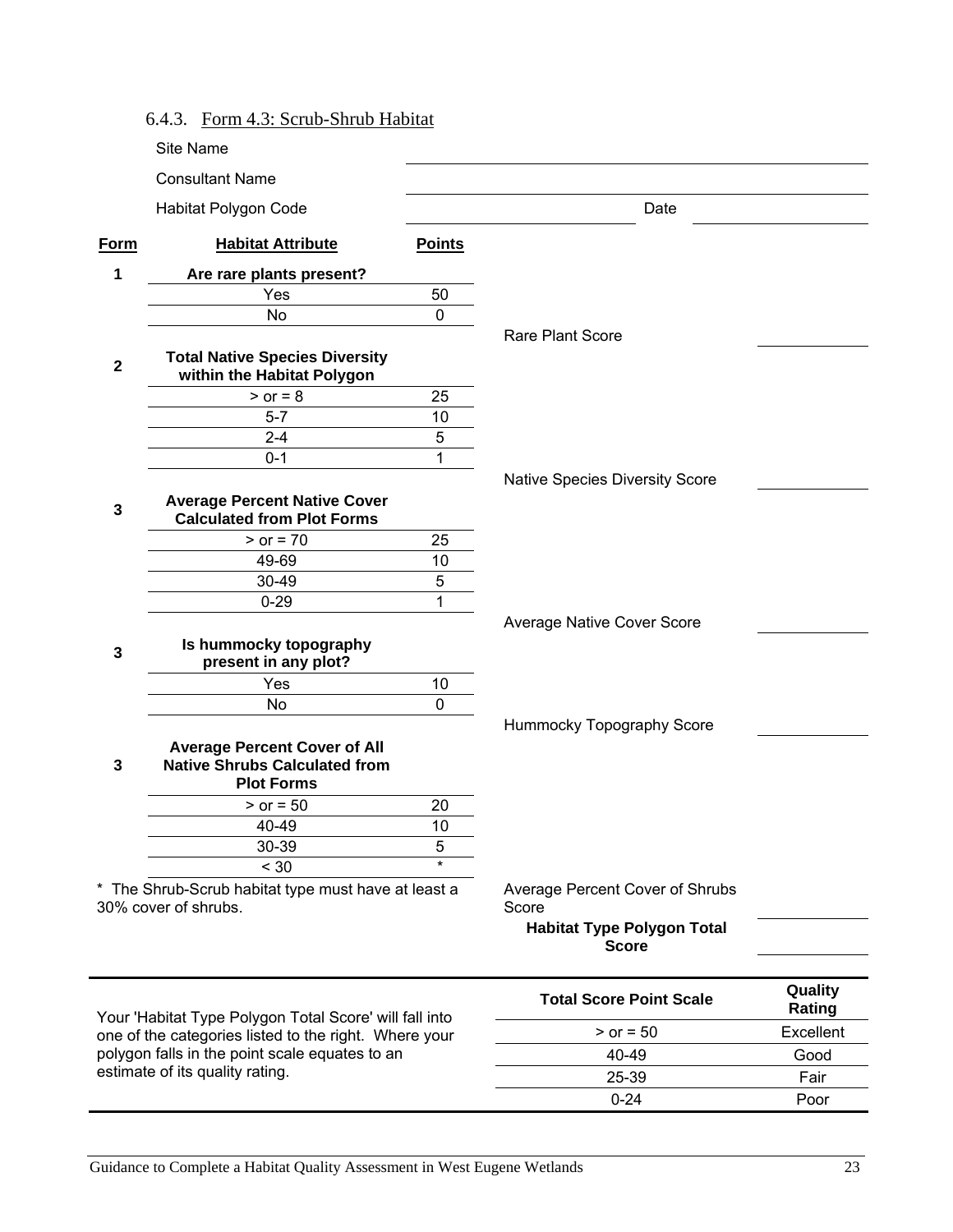<span id="page-25-0"></span>

|                         | 6.4.4. Form 4.4: Forested Wetland                                                               |                |                                                   |                   |
|-------------------------|-------------------------------------------------------------------------------------------------|----------------|---------------------------------------------------|-------------------|
|                         | Site Name                                                                                       |                |                                                   |                   |
|                         | <b>Consultant Name</b>                                                                          |                |                                                   |                   |
|                         | Habitat Polygon Code                                                                            |                | Date                                              |                   |
| Form                    | <b>Habitat Attribute</b>                                                                        | <b>Points</b>  |                                                   |                   |
| 1                       | Are rare plants present?                                                                        |                |                                                   |                   |
|                         | Yes                                                                                             | 50             |                                                   |                   |
|                         | <b>No</b>                                                                                       | $\mathbf 0$    |                                                   |                   |
| $\overline{\mathbf{2}}$ | <b>Total Native Species Diversity</b><br>within the Habitat Polygon                             |                | <b>Rare Plant Score</b>                           |                   |
|                         | $>$ or = 8                                                                                      | 25             |                                                   |                   |
|                         | $5 - 7$                                                                                         | 10             |                                                   |                   |
|                         | $2 - 4$                                                                                         | 5              |                                                   |                   |
|                         | $0 - 1$                                                                                         | 1              |                                                   |                   |
|                         |                                                                                                 |                | <b>Native Species Diversity Score</b>             |                   |
| 3                       | <b>Average Percent Native Cover</b><br><b>Calculated from Plot Forms</b>                        |                |                                                   |                   |
|                         | $>$ or = 70                                                                                     | 25             |                                                   |                   |
|                         | 49-69                                                                                           | 10             |                                                   |                   |
|                         | 30-49                                                                                           | 5              |                                                   |                   |
|                         | $0 - 29$                                                                                        | $\overline{1}$ |                                                   |                   |
|                         |                                                                                                 |                | <b>Average Native Cover Score</b>                 |                   |
| $\mathbf{3}$            | Is hummocky topography<br>present in any plot?                                                  |                |                                                   |                   |
|                         | Yes                                                                                             | 10             |                                                   |                   |
|                         | <b>No</b>                                                                                       | $\overline{0}$ |                                                   |                   |
|                         |                                                                                                 |                | Hummocky Topography Score                         |                   |
| 3                       | <b>Average Percent Cover of All</b><br><b>Native Trees Calculated from</b><br><b>Plot Forms</b> |                |                                                   |                   |
|                         | $>$ or = 50                                                                                     | 20             |                                                   |                   |
|                         | 40-49                                                                                           | 10             |                                                   |                   |
|                         | 30-39                                                                                           | 5              |                                                   |                   |
|                         | < 30                                                                                            | $\star$        |                                                   |                   |
|                         | * The Forest habitat type must have at least a 30%<br>cover of trees.                           |                | Average Percent Cover of Trees<br>Score           |                   |
|                         |                                                                                                 |                | <b>Habitat Type Polygon Total</b><br><b>Score</b> |                   |
|                         | Your 'Habitat Type Polygon Total Score' will fall into                                          |                | <b>Total Score Point Scale</b>                    | Quality<br>Rating |
|                         | one of the categories listed to the right. Where your                                           |                | $>$ or = 50                                       | Excellent         |
|                         | polygon falls in the point scale equates to an                                                  |                | 40-49                                             | Good              |
|                         | estimate of its quality rating.                                                                 |                | 25-39                                             | Fair              |
|                         |                                                                                                 |                | $0 - 24$                                          | Poor              |

-